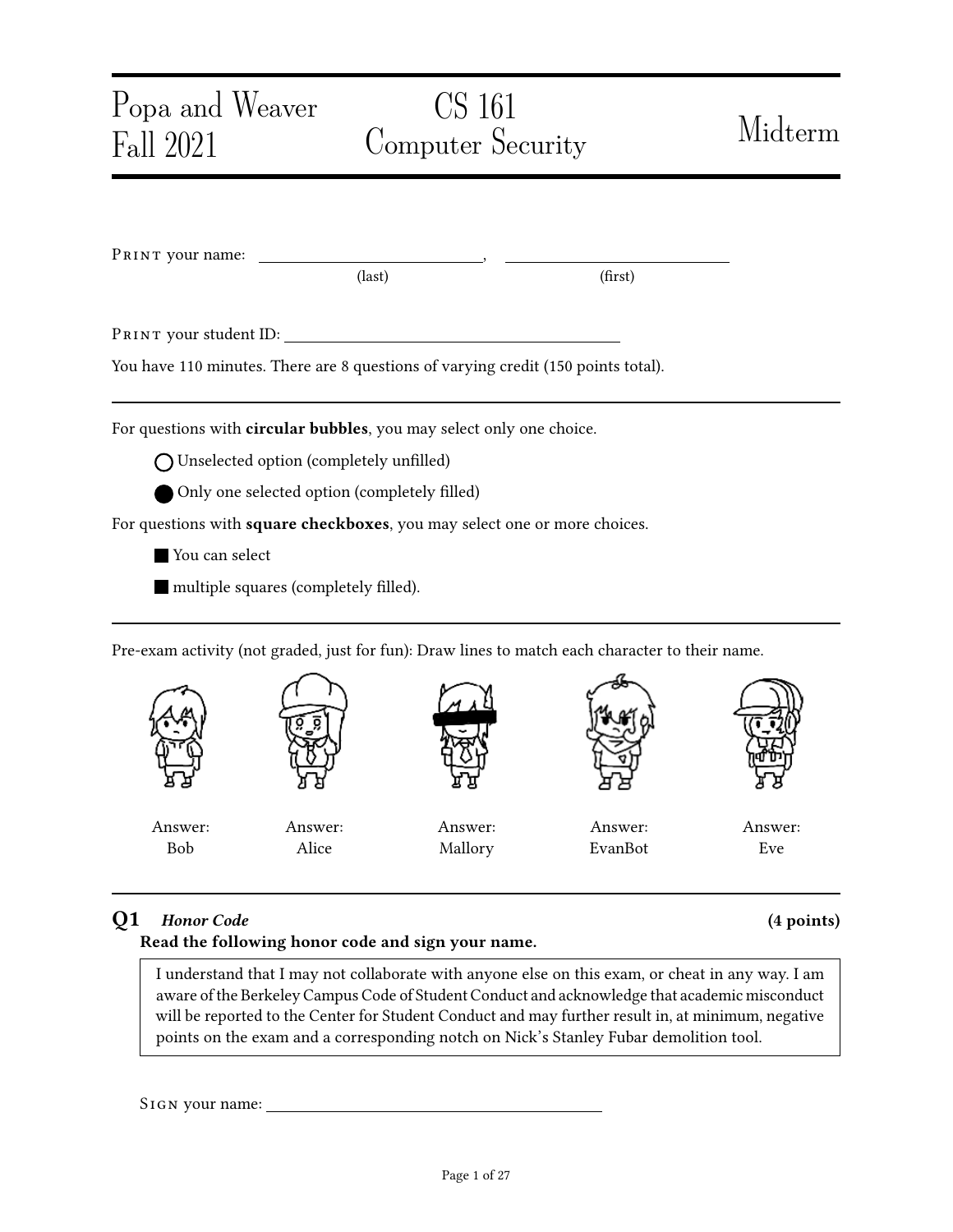# $Q2$  True/false (30 points)

Each true/false is worth 2 points.

Q2.1 True or False: Assume stack canaries, non-executable pages, and pointer authentication codes are enabled, but ASLR is disabled. An attacker can execute the RET2ESP attack from Project 1, Question 6.

TRUE FALSE

Solution: False. A RET2ESP attack involves the CPU jumping to the ESP, which lives on the stack - but because we have non-executable pages enabled, the stack is non-executable (and thus the program will crash when the EIP moves to the ESP).

Q2.2 True or False: Assume that ASLR is enabled, but all other memory safety defenses are disabled. It's possible to find an exploit that will allow an attacker to learn the address of the RIP during program execution.



Solution: True. If a format string vulnerability exists, an adversary could print a stack address (e.g. the value of the SFP), which would then allow the attacker to identify where the RIP was on the stack.

Q2.3 True or False: When designing a secure system, we often assume that an adversary has access to our source code.



| True | $O$ FALSE |
|------|-----------|
|------|-----------|

Solution: True. Remember Shannon's Maxim: Do not rely on security through obscurity!

Q2.4 True or False: If pointer authentication codes are enabled, the program will always crash if the user writes past the end of a buffer.



Solution: False. PAC's only protect pointers on the stack, so it still could be possible to write past the end of a buffer and overwrite a boolean flag, for example.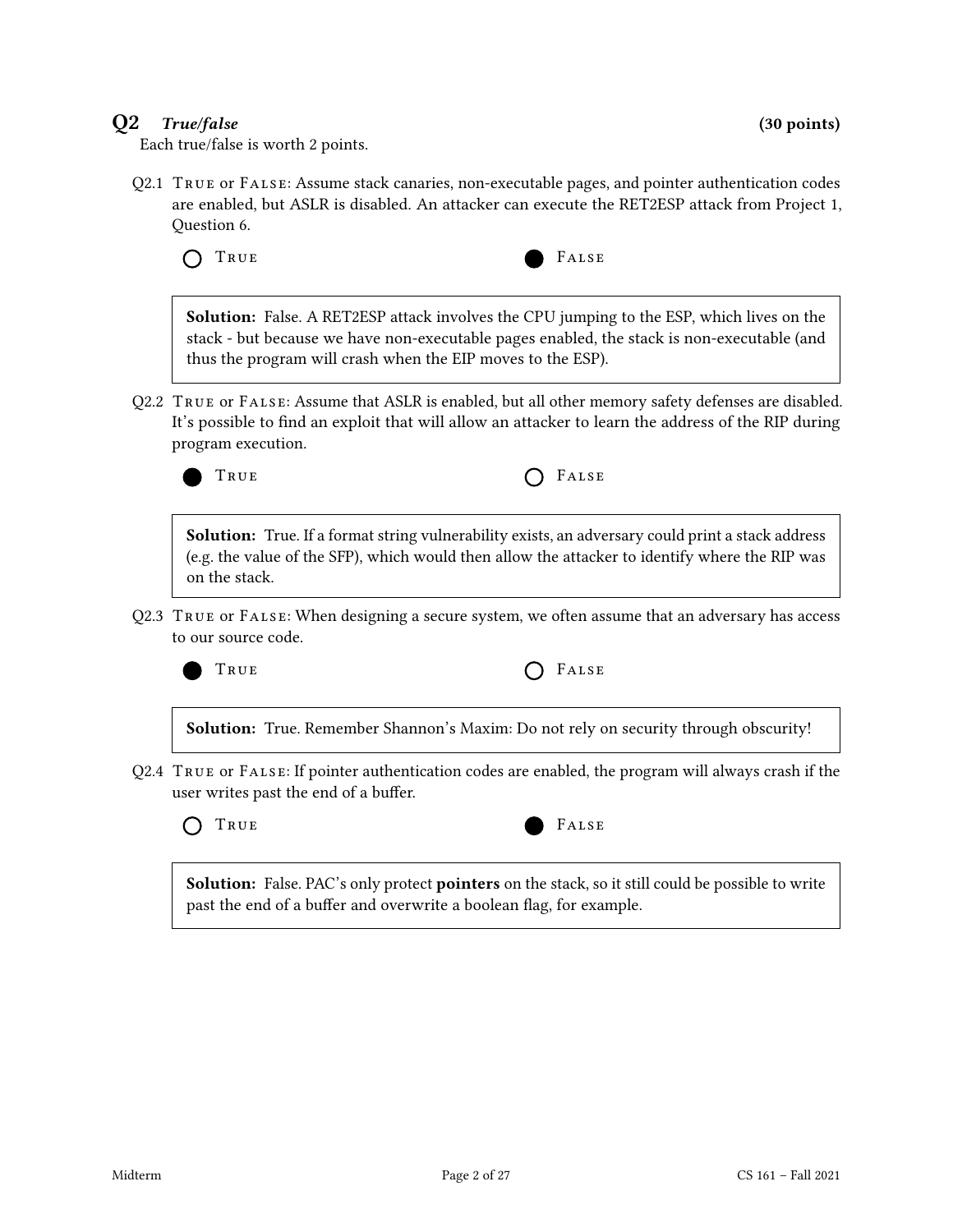Q2.5 TRUE or FALSE: Let  $Enc(K, M)$  be an IND-CPA secure encryption function. If Alice computes Enc("Hello","World") and Bob computes Enc("Hello","World"), they will always evaluate to the same ciphertext.



Solution: False. Because this encryption function is IND-CPA secure, the scheme cannot be deterministic; consequently, encrypting the same thing twice (even with the same key and value) must yield two unique ciphertexts.

Q2.6 A PRNG has been securely initialized with truly random bits. Assume the attacker has not learned the PRNG's internal state.

TRUE OF FALSE: It is infeasible for the attacker to distinguish n bits of PRNG output from n truly random bits.



Solution: True. This is the security definition of a PRNG.

Q2.7 Alice and Bob are building a password management scheme for CalCentral. Carol tells them that they should store a record of (username, MD5(password)) for each user in the database.

Clarification during exam: MD5 is a cryptographic hash function.

TRUE OF FALSE: This design protects against offline password hashing attacks.

TRUE FALSE



Solution: False, for two reasons: MD5 is a weak hash, and the password isn't salted.

Q2.8 True or False: When designing a password management scheme, all security guarantees are lost if the attacker gains access to a table containing salt values.





**Solution:** False. Salts can be public information - their purpose is to prevent dictionary attacks.

Q2.9 True or False: Assume that stack canaries are enabled, but all other memory safety defenses are disabled. A format string vulnerability in a vulnerable C program may allow an attacker to write arbitrary bytes anywhere on the stack.





Solution: True. The %n specifier allows the attacker to write to an arbitrary address.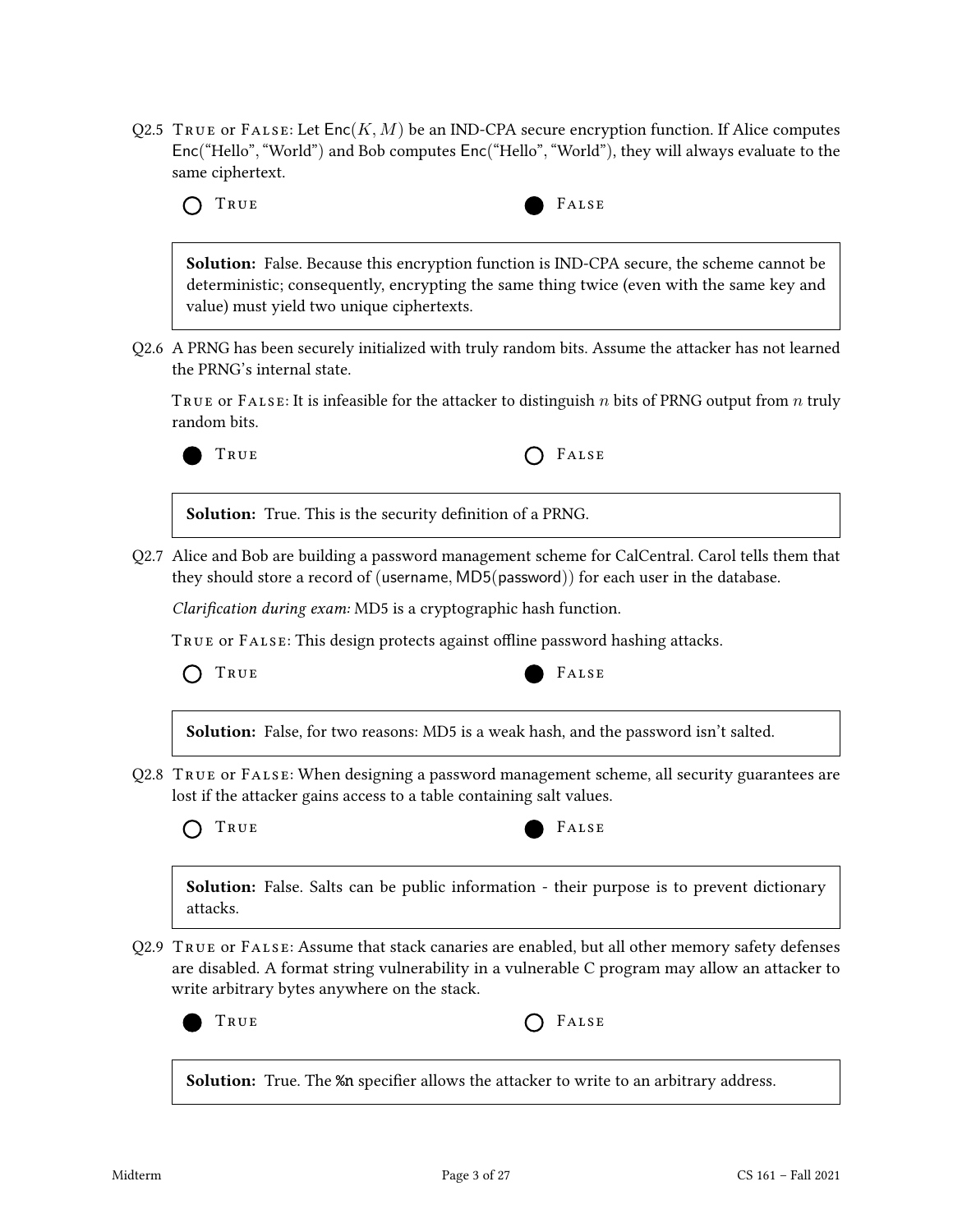Q2.10 True or False: If a website requires all passwords to be at least 20 characters long, then it's more difficult for an adversary to perform rainbow table attacks on unsalted password hashes.



**Solution:** We dropped this subpart and gave everyone full points during the exam, because the phrasing "more difficult" was ambiguous. It was not clear what we are comparing this scheme to.

The intended answer was true. Brute-force attacks, online or offline, are harder when passwords are longer.

Q2.11 TRUE or FALSE: Diffie-Hellman is susceptible to man-in-the-middle attacks.



TRUE **CONSTRUE** 

Solution: True. Mallory can do a DH with both sides!

Q2.12 Bob has public key  $PK_B$  and private key  $SK_B$ . Assume that Sign is a secure digital signature algorithm.

TRUE or FALSE: {"Bob's public key is  $PK_B$ "} $_{SK_B^{-1}}$  is a valid certificate on Bob's public key.



Solution: False. Certificates are signed by someone else's secret key. Bob cannot endorse his own public key.

Q2.13 Recall that in ElGamal, the ciphertext is  $C_1 = g^r \bmod p$  and  $C_2 = M \times (g^b)^r \bmod p$ .

TRUE or FALSE: Alice encrypts  $M$  and sends the corresponding ciphertext  $C_1$  and  $C_2$  to Bob. If Mallory replaces the ciphertext with  $2 \times C_1$  and  $2 \times C_2$ , Bob will decrypt the ciphertext as  $2 \times M$ .

TRUE FALSE



**Solution:** False. Mallory should replace the ciphertext with  $C_1$  and  $2 \times C_2$ .

Q2.14 Alice and Bob share a symmetric key  $K$  not known to anyone else, and MAC is a secure (unforgeable) MAC scheme. Alice presents the statement  $M =$  "Bob owes Alice 100 dollars" and the MAC  $MAC(K, M)$  to a judge.

True or False: The judge can be sure that the message was sent by Bob to Alice.



Solution: False. Alice could have constructed the MAC of the message herself.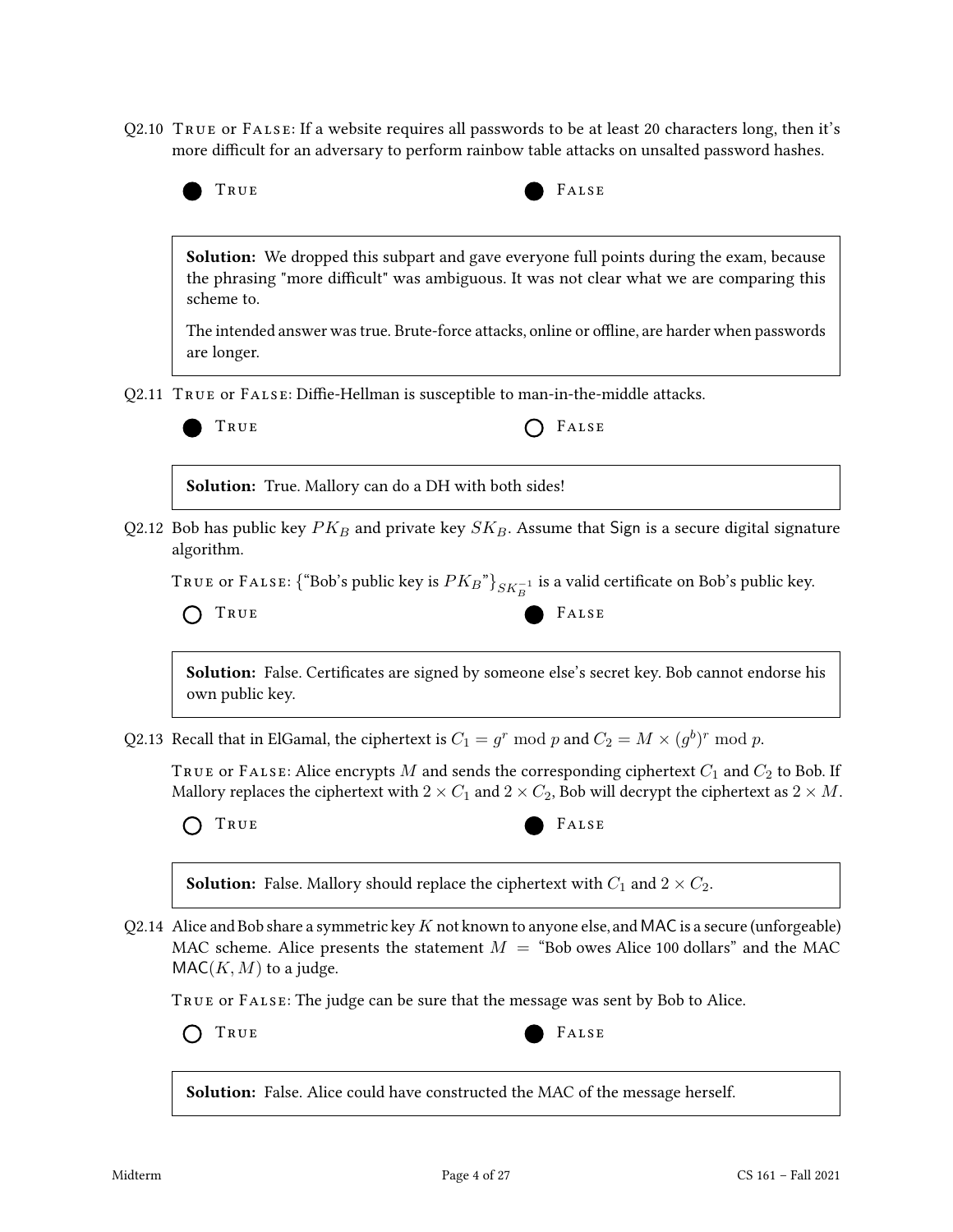Q2.15 True or False: In the Bitcoin ledger, everyone can add new entries and modify/delete existing entries.





Solution: False. Bitcoin uses a public ledger that is append-only and immutable meaning that everyone can add entries to the ledger, but nobody can modify or delete existing entries.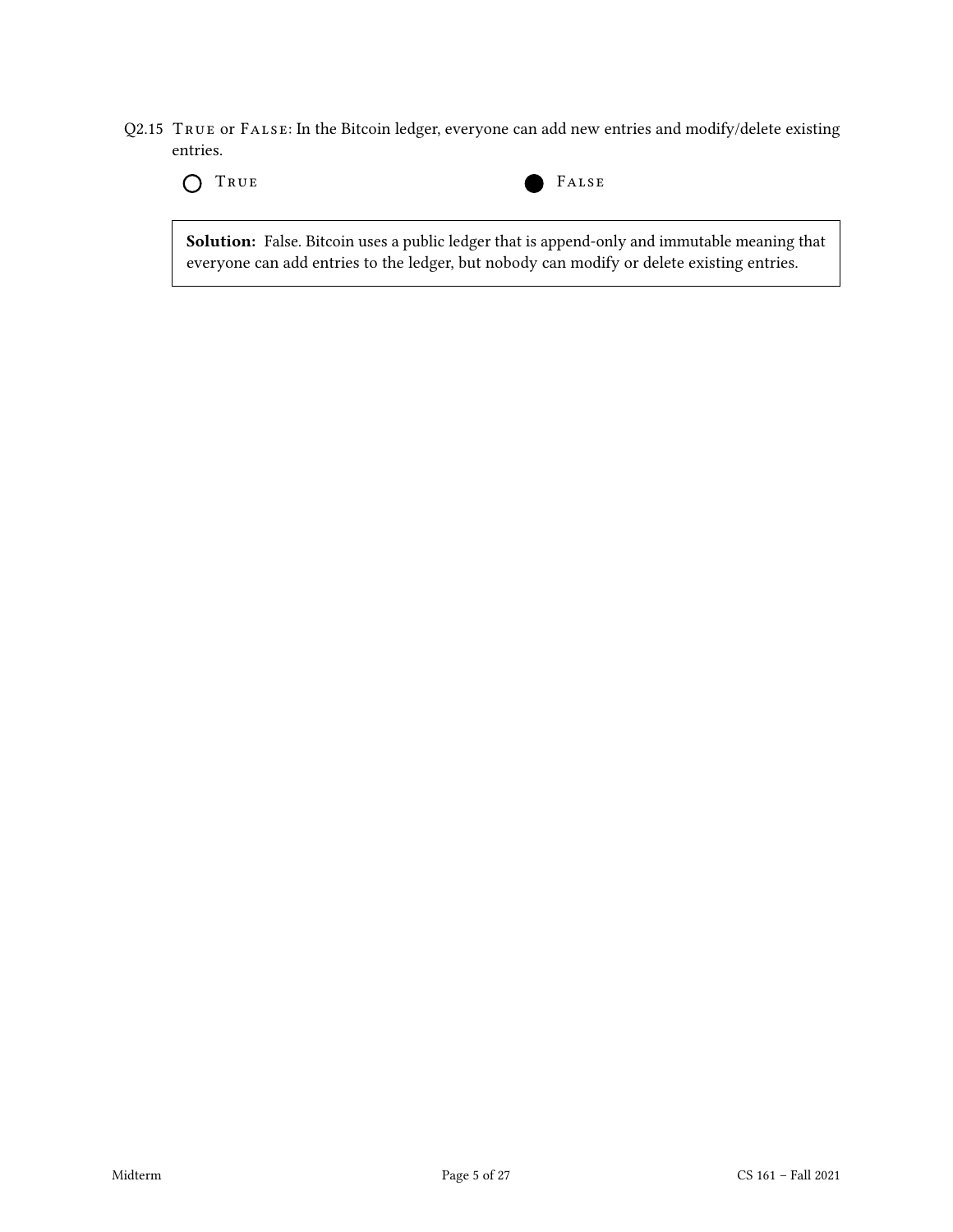## Q3 EvanBot Alpha (15 points)

Earlier releases of EvanBot sometimes came with security vulnerabilities. For each subpart, select the most relevant security principle. Each option is used exactly once.

Q3.1 (3 points) When debugging students' code, EvanBot Alpha ran all code with administrator privileges. The latest version of EvanBot runs untrusted code in an isolated environment (sandbox) instead.

(A) Consider human factors

(B) Least privilege

 $\bigcap$  (D) Don't rely on security through obscurity

 $\bigcap$  (E) Design in security from the start

 $\bigcap$  (C) Separation of responsibility

Solution: Least privilege. Administrator privileges are not needed to run all student code.

Q3.2 (3 points) Any TA by themselves could instruct EvanBot Alpha to release exam solutions. The latest version of EvanBot requires two TAs to approve the instruction before releasing exam solutions.

(G) Consider human factors

 $\bigcap$  (J) Don't rely on security through obscurity

 $\bigcap$  (K) Design in security from the start

 $\bigcap$  (H) Least privilege

(I) Separation of responsibility

**Solution:** Separation of responsibility. Releasing exam solutions is a dangerous privilege, so we require multiple TAs to approve before the privilege can be exercised.

Q3.3 (3 points) The default setting for EvanBot Alpha was to store exam solutions with no encryption. To encrypt exam solutions with AES, TAs had to manually change a setting in EvanBot Alpha's source code. The latest version of EvanBot encrypts exam solutions by default.



 $\bigcap$  (B) Least privilege

- $\bigcap$  (D) Don't rely on security through obscurity
- $\bigcap$  (E) Design in security from the start

 $\bigcap$  (C) Separation of responsibility

Solution: Consider human factors. If it is difficult to find the secure option (encrypting exam solutions), then it will not be used.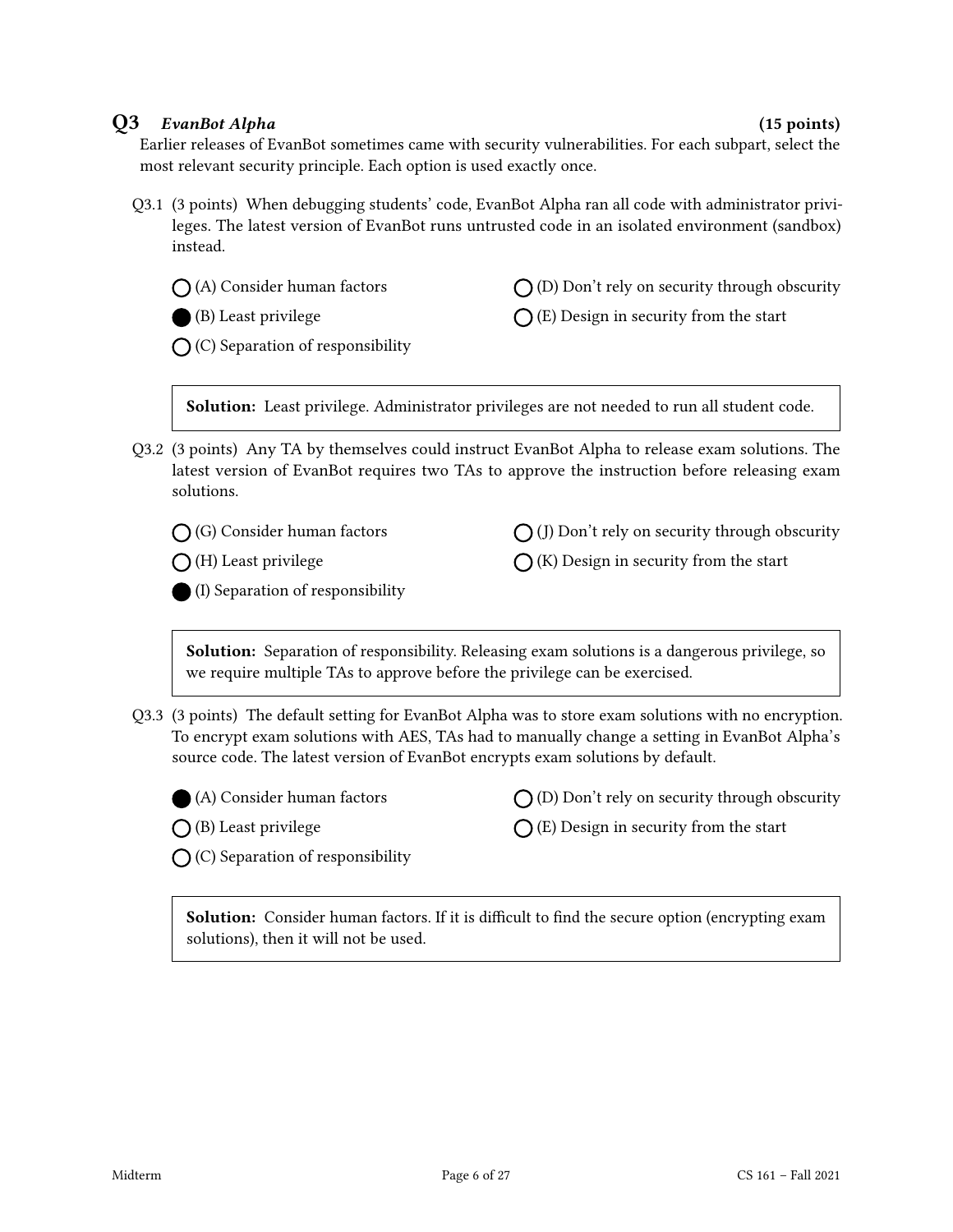- Q3.4 (3 points) To protect exam solutions, EvanBot Alpha used a secret encryption algorithm. The latest version of EvanBot uses a well-known encryption algorithm with a secret key.
	- (G) Consider human factors

 $\bigcap$  (H) Least privilege

 $\bigcap$  (I) Separation of responsibility

Solution: Don't rely on security through obscurity. If the secret encryption algorithm leaked, we would need to change the algorithm entirely. If the secret key leaks, we only need to change the key.

Q3.5 (3 points) EvanBot Alpha required frequent patches to fix vulnerabilities. The latest version of EvanBot's source code was rewritten from scratch and requires far fewer security patches.

(A) Consider human factors

 $\bigcirc$  (B) Least privilege

 $\bigcap$  (C) Separation of responsibility

 $\bigcap$  (D) Don't rely on security through obscurity

(J) Don't rely on security through obscurity

 $\bigcap$  (K) Design in security from the start

(E) Design in security from the start

Solution: Design in security from the start. When code is not written with security in mind, it will need to be patched later to fix vulnerabilities.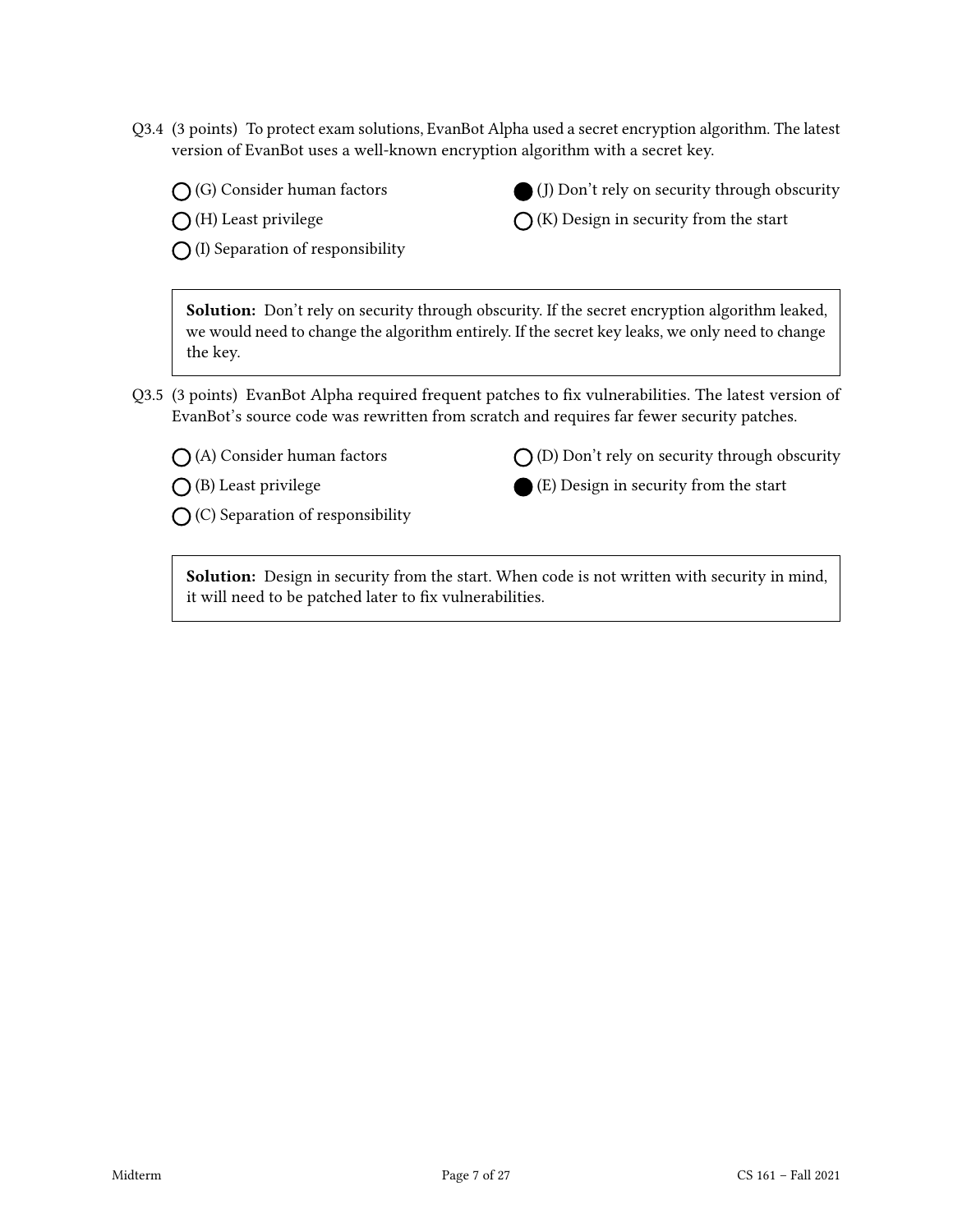# $Q4$  CIA (15 points)

Alice and Bob want to communicate securely over an insecure channel. Mallory can read and modify messages sent over the channel. Determine whether each scheme provides condentiality, integrity, both, or neither. Each subpart is independent.

Assumptions:

- ECB and CBC denote AES-ECB and AES-CBC encryption, respectively.
- MAC is a secure (existentially unforgeable) MAC scheme.
- Sign denotes RSA signatures.
- Alice and Bob share two symmetric keys,  $K_1$  and  $K_2$ , not known to anyone else.
- Alice has an RSA key pair  $(PK_a, SK_a)$ . Bob knows  $PK_a$ , and  $SK_a$  is not known to anyone other than Alice.

Clarification during exam: Assume that Eve knows the padding scheme.

Q4.1 (3 points) Alice sends over  $\text{CBC}(K_1, M)$  and  $\text{MAC}(K_2, M)$ .

| $\bigcap$ (A) Confidentiality | $O(C)$ Both           |  |  |
|-------------------------------|-----------------------|--|--|
| $\bigcirc$ (B) Integrity      | $\bigcap$ (D) Neither |  |  |

**Solution:** The MAC provides integrity, since the MAC can only be computed when  $K$  is known. However, the MAC provides no guarantee of confidentiality, as the MAC can leak bits of the plaintext.

Q4.2 (3 points) Alice computes  $C = \text{CBC}(K_1, M)$ . Then, Alice sends  $\text{ECB}(K_2, C)$  and  $\text{Sign}(SK_a, C)$ .

 $\bigcap$  (G) Confidentiality

 $\bigcirc$  (H) Integrity

(I) Both

 $\bigcap$  (J) Neither

Solution: The use of an IND-CPA insecure encryption scheme (ECB) in series with an IND-CPA secure encryption scheme (CBC) will be IND-CPA secure and thus provide confidentiality, since the security of the modified scheme reduces to the security of the IND-CPA secure scheme (CBC). In addition, Alice's valid signature on the message provides integrity.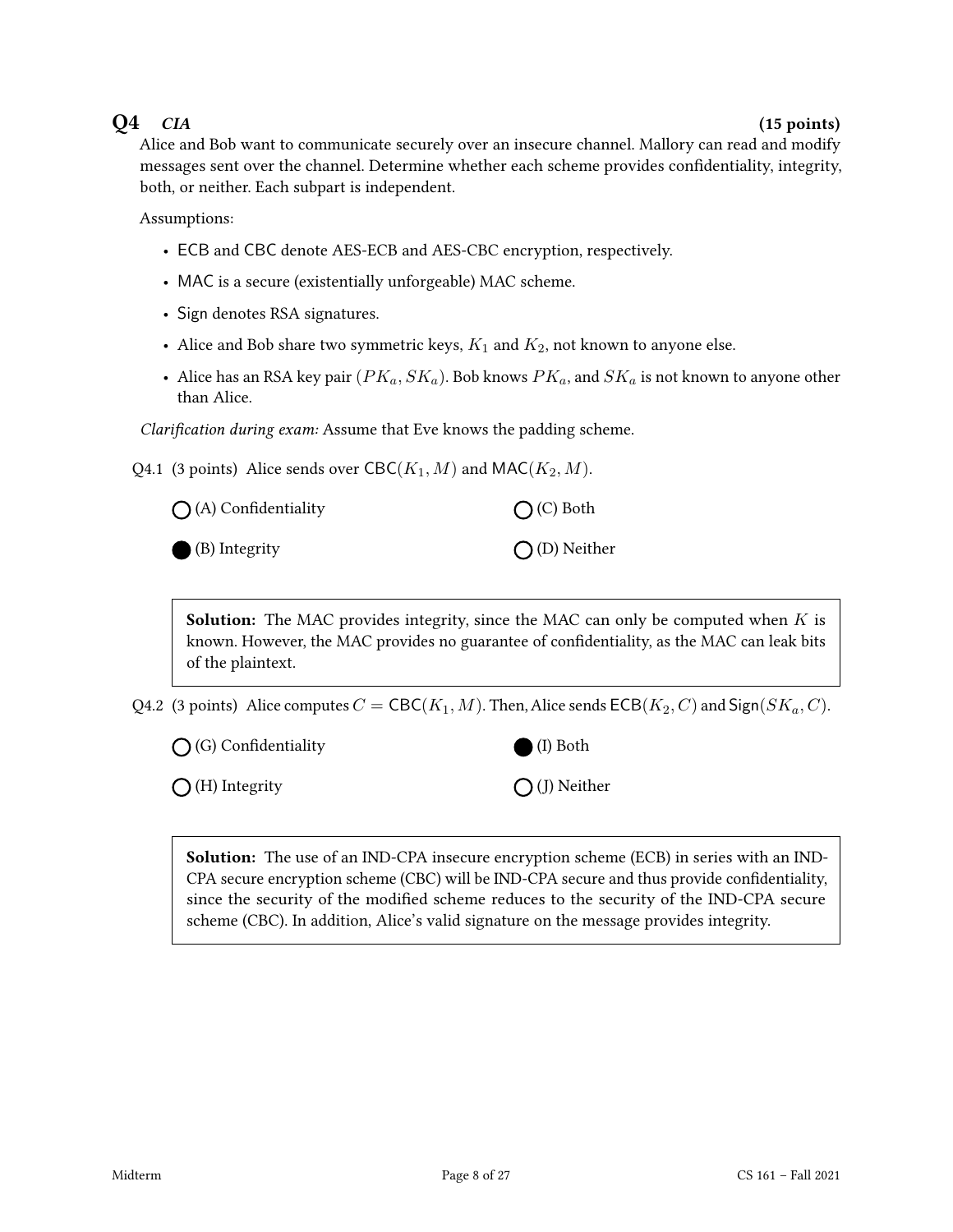Q4.3 (3 points) Alice computes  $C_0 = \text{CBC}(K_1, M)$  and  $C_1 = \text{ECB}(K_1, M)$ . Then, Alice sends  $C_0, C_1$ , and  $Sign(SK_a, C_0)$ .

| $\bigcap$ (A) Confidentiality | $O(C)$ Both           |  |  |
|-------------------------------|-----------------------|--|--|
| $\bullet$ (B) Integrity       | $\bigcap$ (D) Neither |  |  |

Solution: The use of an IND-CPA insecure encryption scheme (ECB) in parallel with an IND-CPA secure encryption scheme (CBC) will be IND-CPA insecure and thus not provide condentiality, since the security of the modied scheme reduces to the security of the IND-CPA insecure scheme (ECB). Alice's valid signature on the message provides integrity.

Q4.4 (3 points) Alice computes  $C = \text{CBC}(K_1, M)$ . Alice sends C and MAC( $K_2, C$ ).

 $\bigcap$  (G) Confidentiality

 $\bigcap$  (H) Integrity

Solution: This scheme is an authenticated encryption scheme denoted as encrypt-then-MAC. Unlike the previous part, the MAC is computed over the encryption of the plaintext, so plaintext bits are not leaked.

Q4.5 (3 points) Alice sends  $CBC(K_1, M)$  and  $Sign(SK_a, "This message was sent by Alice").$ 



 $\bigcirc$  (A) Confidentiality

 $\bigcap$  (B) Integrity

 $\bigcap$  (C) Both

(I) Both

 $\bigcap$  (J) Neither

(D) Neither

Solution: This scheme provides confidentiality since CBC is IND-CPA secure. This scheme does not provide integrity because a man-in-the-middle (MITM) attacker can perform a replay attack on the signature, attaching the signature to an arbitrary message.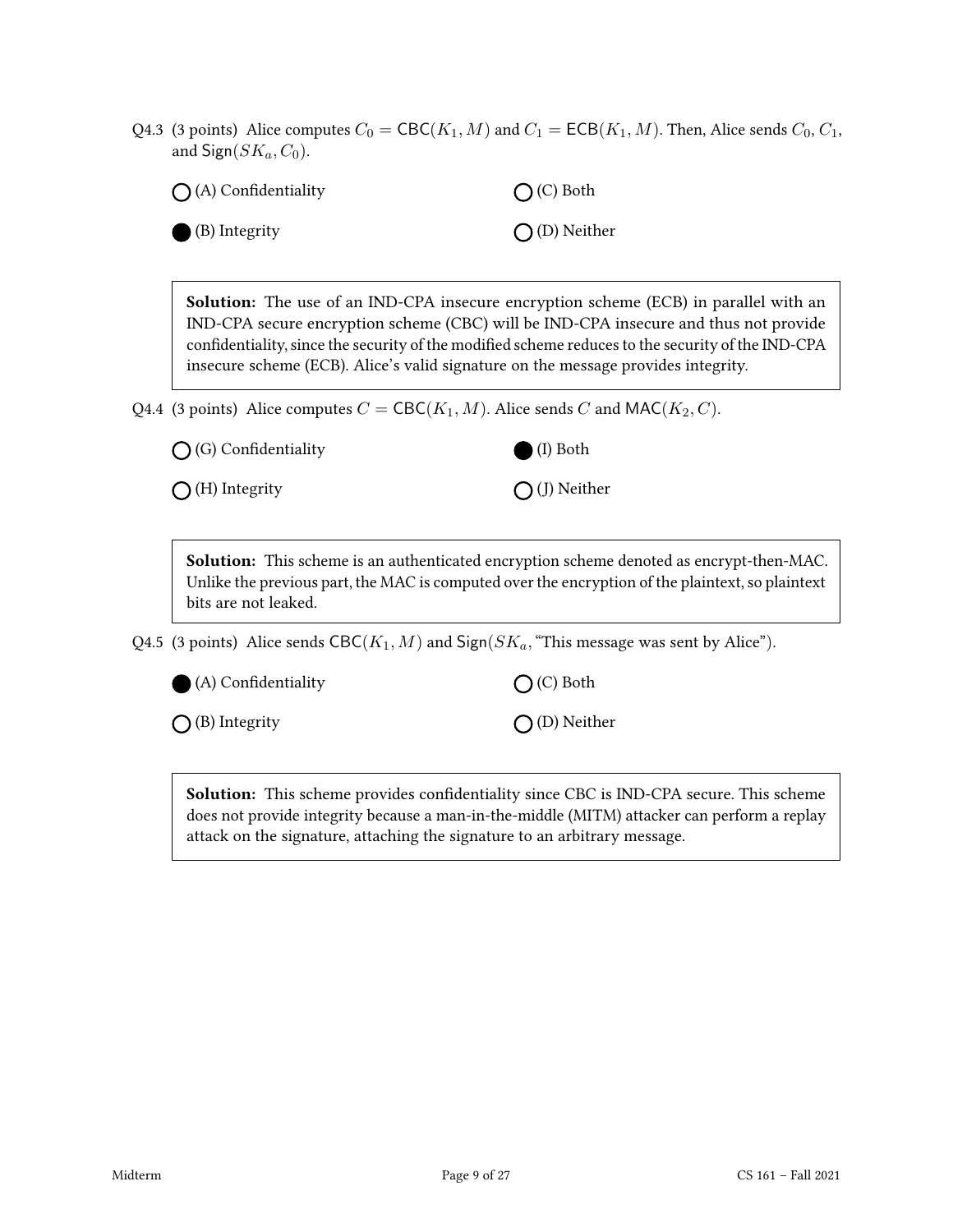## $Q5$   $IvyWhy$  (21 points)

Alice wants to send a 400-bit message  $M$  to Bob. Assume that Alice is using a block cipher with 128-bit blocks and that Alice is using PKCS#7 for padding (this is the padding scheme from Homework 2).

Eve observes the encryption of  $M$ . Assume that Eve knows which encryption scheme is being used. For each encryption scheme, what is the most specific information Eve can learn about len $(M)$ , the length of M in bits?

Clarification during exam: PKCS #7 is a correct padding scheme that pads the number of padding bytes added.

Q5.1 (3 points) Alice pads the plaintext to the nearest multiple of the block size and then encrypts the padded plaintext with CBC mode.

 $\bigcap$  (A) len $(M) = 400$  $\bigcap$  (B) len $(M) < 256$  $\bigcap$  (C) 256  $\leq$  len $(M) < 384$ (D)  $384 \le \text{len}(M) < 512$  $\bigcap$  (E)  $512 \leq \text{len}(M)$  $\bigcap$  (F) None of the above

**Solution:** Eve has no way of knowing the exact length of the message since we are using padding. However, CBC mode does leak the length to the nearest block size, so we leak the fact that we use four blocks.

Q5.2 (3 points) Alice pads the plaintext to the nearest multiple of the block size and then encrypts the padded plaintext with CTR mode.

 $\bigcap$  (G) len $(M) = 400$  $\bigcirc$  (H) len $(M) < 256$  $\bigcap$  (I)  $256 \leq \text{len}(M) < 384$ (J)  $384 \leq$  len(*M*)  $< 512$  $\bigcap$  (K)  $512 \leq \text{len}(M)$  $\bigcap$  (L) None of the above

Solution: Padded plaintext looks indistinguishable from random, so again we only leak length to the nearest block size, so we leak the fact that we use four blocks.

Q5.3 (3 points) Alice encrypts the message with CTR mode and then pads the ciphertext to the nearest multiple of the block size.

| (A) $len(M) = 400$            | ◯ (C) $256 \leq$ len( $M$ ) $< 384$ | $\bigcap$ (E) $512 \leq \text{len}(M)$ |
|-------------------------------|-------------------------------------|----------------------------------------|
| $\bigcap$ (B) len $(M) < 256$ | ◯ (D) $384 \leq$ len $(M) < 512$    | $\bigcap$ (F) None of the above        |

**Solution:** Since the padding happens on the ciphertext, Eve can de-pad to retrieve the ciphertext without padding. Since we're using CTR mode, Eve learns the exact length of M.

For the rest of this question, Alice is sending two 400-bit messages  $M_1$  and  $M_2$  to Bob.  $M_1$  and  $M_2$  are identical except in the 200th bit.

Eve observes the encryption of  $M_1$  and the encryption of  $M_2$ . Assume that Eve knows which encryption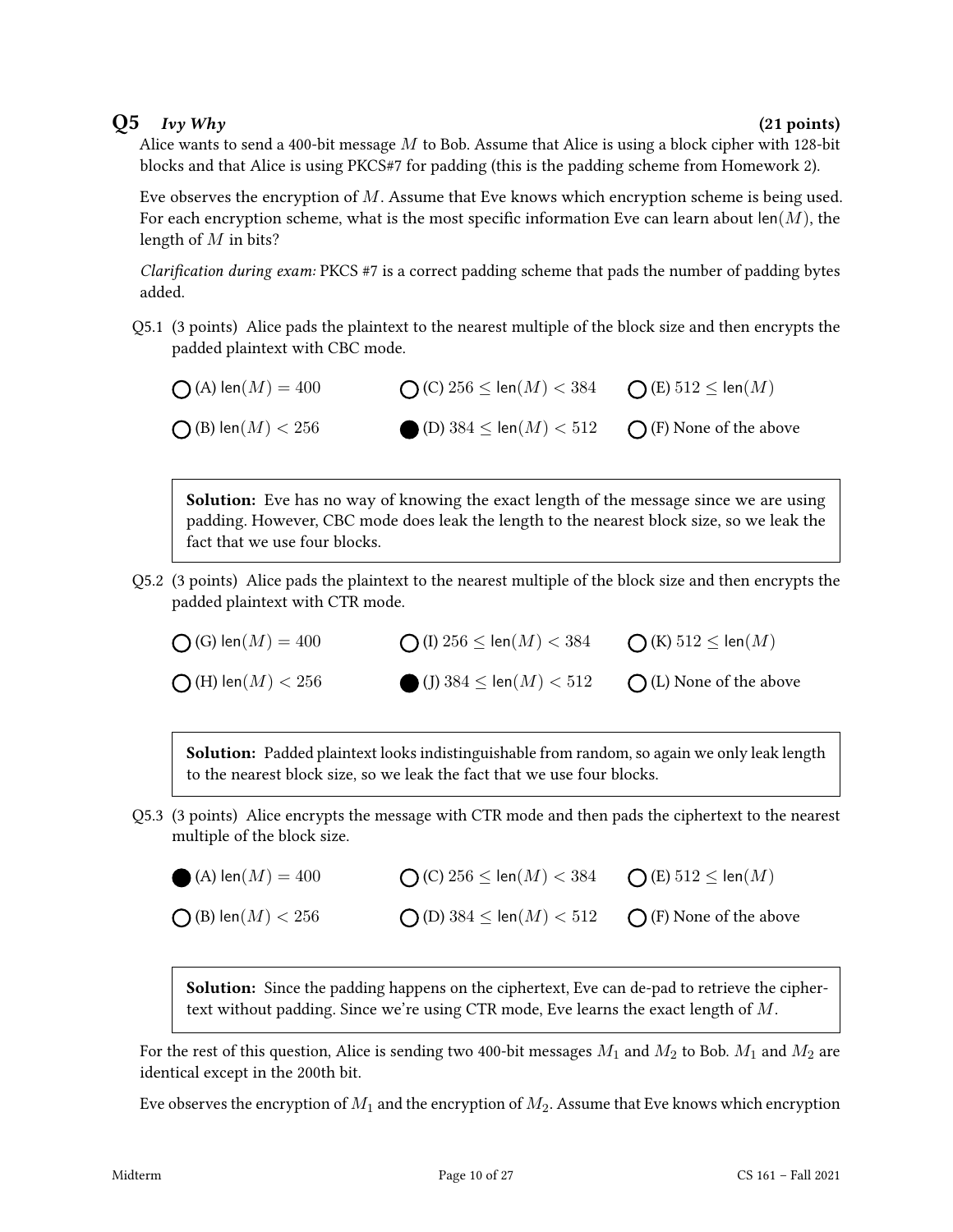scheme is being used. For each encryption scheme, what is the most specific information that Eve can learn about how the messages differ? Assume that inputs for block cipher modes that require padding are correctly padded.

Q5.4 (3 points) Alice encrypts the messages with ECB mode.

 $\bigcap$  (G) The messages differ in only the 200th bit



 $\bigcap$  (I) The messages differ in the second block and possibly subsequent blocks

 $\bigcap$  (J) The messages differ somewhere (Eve doesn't know which blocks)

 $\bigcap$  (K) None of the above

Solution: ECB shows which blocks differ from one another (since it is a deterministic block cipher). As such, it shows that all the blocks are the same except the second block, but because block ciphers are indistinguishable from random, Eve can't tell that only one bit is different.

Q5.5 (3 points) Alice encrypts the messages with CBC mode. Alice uses the same IV for both encryptions.

 $\bigcap$  (A) The messages differ in only the 200th bit

 $\bigcap$  (B) The messages differ in only the second block (Eve doesn't know which bit)

 $(C)$  The messages differ in the second block and possibly subsequent blocks

 $\bigcap$  (D) The messages differ somewhere (Eve doesn't know which blocks)

 $\bigcap$  (E) None of the above

Solution: CBC mode with a reused IV leaks the first block in which messages differ. After this, the inputs to the next block of CBC mode change unpredictably, and security is restored for the remainder of the message.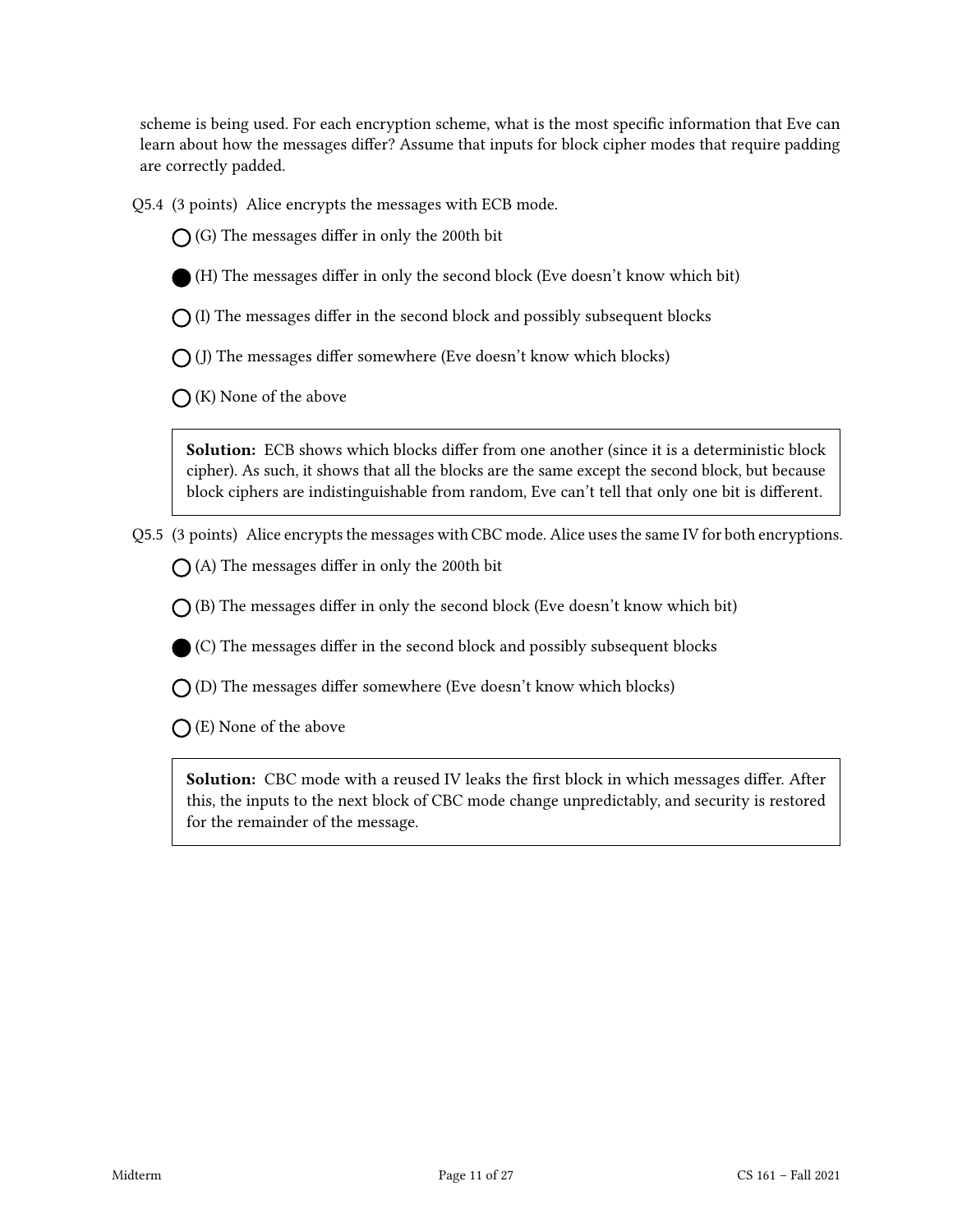Q5.6 (3 points) Alice encrypts the messages with CTR mode (with no padding). Alice uses the same nonce for both encryptions.



 $\bigcap$  (H) The messages differ in only the second block (Eve doesn't know which bit)

 $\bigcap$  (I) The messages differ in the second block and possibly subsequent blocks

 $\bigcap$  (J) The messages differ somewhere (Eve doesn't know which blocks)

 $\bigcap$  (K) None of the above

Solution: CTR with the same IV is effectively one-time pad, so Eve sees exactly which bit was different.

Q5.7 (3 points) Alice encrypts the messages with CTR mode (with no padding). Alice uses a different, random nonce for each encryption.

 $\bigcap$  (A) The messages differ in only the 200th bit

 $\bigcap$  (B) The messages differ in only the second block (Eve doesn't know which bit)

 $\bigcap$  (C) The messages differ in the second block and possibly subsequent blocks

 $\bigcap$  (D) The messages differ somewhere (Eve doesn't know which blocks)

(E) None of the above

Solution: Since nonces are public values, knowing them doesn't give Eve extra information. CTR mode is IND-CPA secure with different nonces so Eve didn't actually learn anything.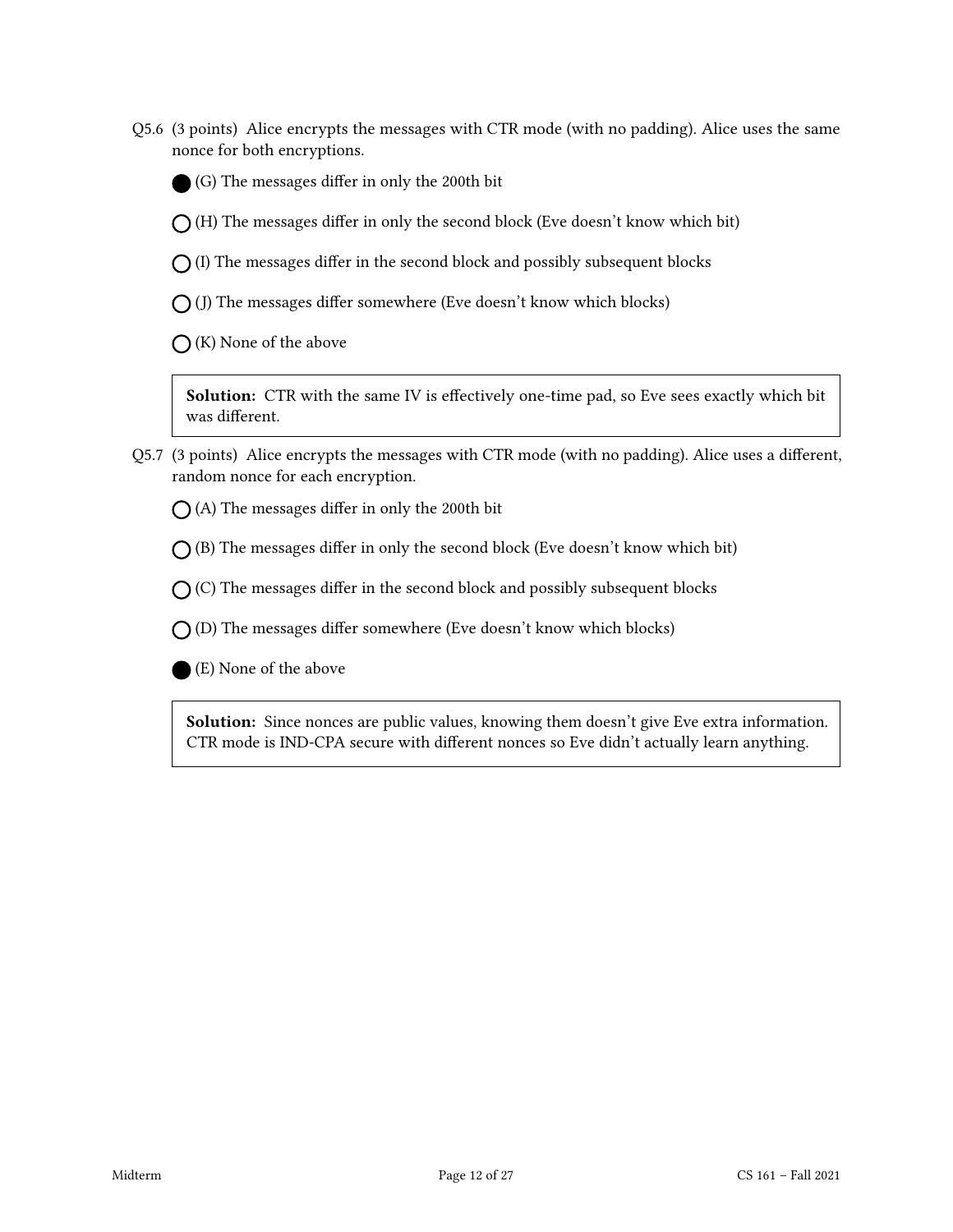# $Q6$  Bonsai (22 points)

EvanBot wants to store a file in an *untrusted* database that the adversary can read and modify.

Before storing the file, EvanBot computes a hash over the contents of the file and stores the hash separately. When retrieving the file, EvanBot re-computes a hash over the file contents, and, if the computed hash doesn't match the stored hash, then EvanBot concludes that the file has been tampered with.

Clarification during exam: Assume that EvanBot does not know if hashes or files have been modified in the untrusted datastore.

Clarification during exam: The assumption that only  $F_2$  is modified applies for all parts after subpart 4.

## NOTE: Subparts 6.4–6.7 have been dropped from this question due to ambiguities in wording and clarifications.

- Q6.1 (4 points) What assumptions are needed for this scheme to guarantee integrity on the file? Select all that apply.
	- (A) An attacker cannot tamper with EvanBot's stored hash
	- $\Box$  (B) EvanBot has a secret key that nobody else knows
	- $\Box$  (C) The file is at most 128 bits long
	- (D) EvanBot uses a secure cryptographic hash
	- $\Box$  (E) None of the above

Solution: In order to guarantee integrity on this file, we need two assumptions to hold.

First, the attacker shouldn't be able to tamper with the stored hash. If they could, then the attacker could simply replace the file with an arbitrary file of the attacker's choice, and replace the original stored hash with a hash over this new file. EvanBot's check on the file would succeed.

If EvanBot had a secret key, then EvanBot could change the scheme to use a MAC using the secret key instead of a hash. However, since this scheme uses a hash, a secret key doesn't help us here.

The file being 128 bits long has no relevance to this question.

Finally, the hash must be a secure cryptographic hash. A quick counterexample: if EvanBot used a hash function that mapped every input to the hash value "1", then the attacker could choose an input of their choice, and the check on the hash would always succeed.

For the rest of this question, we refer to two databases: a *trusted database* that an adversary cannot read or modify, and an *untrusted database* that an adversary can read and modify.

Assume that H is a secure cryptographic hash function and  $\parallel$  denotes concatenation.

EvanBot creates and stores four files,  $F_1$ ,  $F_2$ ,  $F_3$ , and  $F_4$ , in the untrusted database. EvanBot also computes and stores a hash on each file's contents in the untrusted database: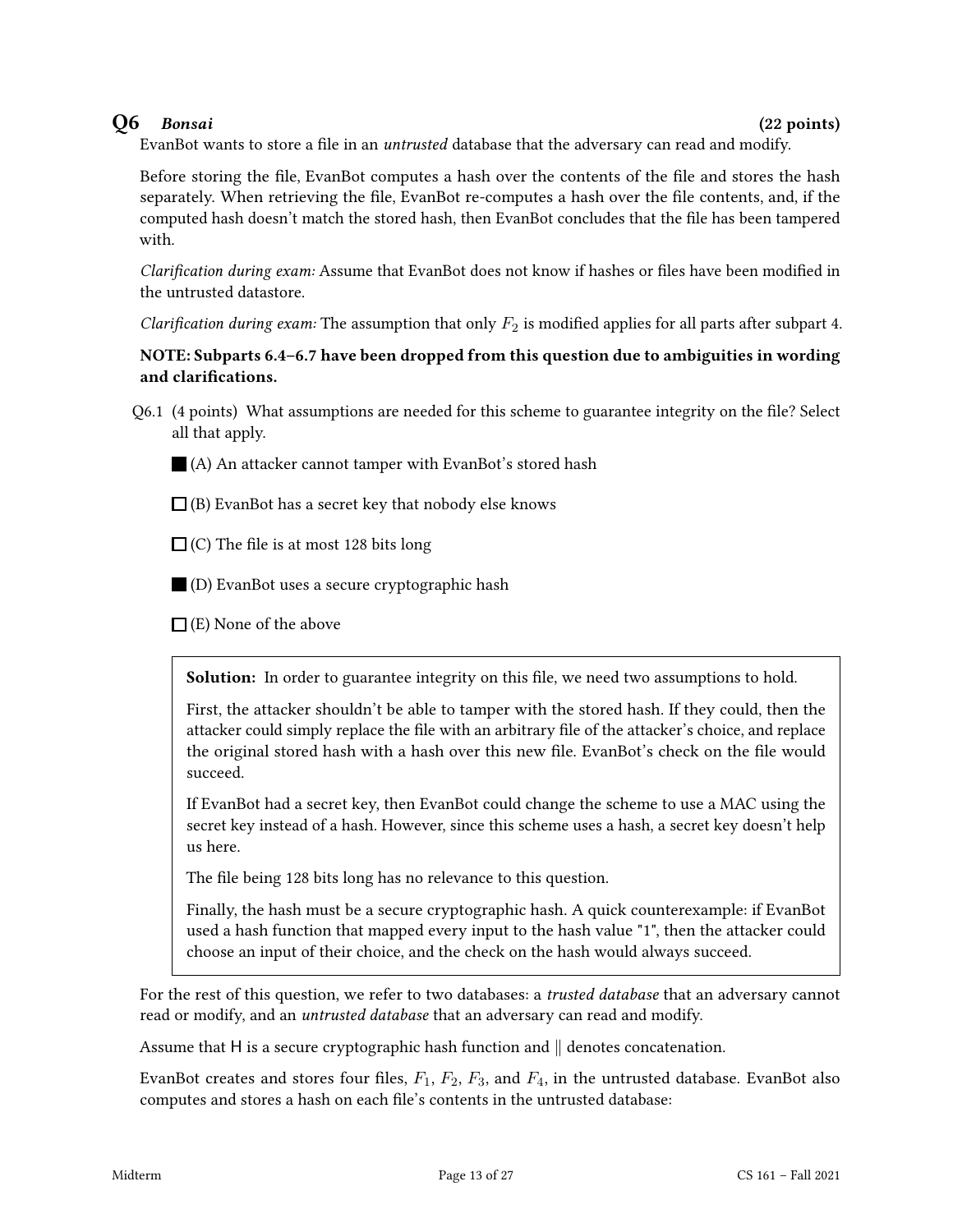$$
h_1 = H(F_1)
$$
  $h_2 = H(F_2)$   $h_3 = H(F_3)$   $h_4 = H(F_4)$ 

Then, EvanBot stores  $h_{\text{root}} = H(h_1||h_2||h_3||h_4)$  in the *trusted* database.

Q6.2 (3 points) If an attacker modifies  $F_2$  stored on the server, will EvanBot be able to detect the tampering?

(G) Yes, because EvanBot can compute  $h_{\text{root}}$  and see it doesn't match the stored  $h_{\text{root}}$ 

 $\bigcap$  (H) Yes, because EvanBot can compute  $h_2$  and see it doesn't match the stored  $h_2$ 

 $\bigcap$  (I) No, because the hash doesn't use a secret key

 $\bigcap$  (J) No, because the attacker can re-compute  $h_2$  to be the hash of the modified file

## Solution:

In this scheme, we have a trusted database that an adversary cannot read or modify. Because we have this trusted database, it's possible to ensure integrity through the use of hashes, despite them not being signed (like MAC's).

Let's walk through what happens if an attacker modifies  $F_2$ . If the attacker modifies this file and nothing else, then it's easy for Bot to detect tampering: Bot just has to recompute a hash over  $F_2$  and realize that it doesn't match  $h_2$ .

However, an attacker can also modify  $h_2$  to be the hash of the malicious file, since it's in the untrusted database. Because of this, in order to detect tampering, Bot has to use the only thing that the attacker doesn't have access to:  $h_{root}$ , which is stored in the trusted database.

Based on this information: the simplest way to verify the integrity of  $F_2$  is to:

- 1. Recompute a hash over  $F_1$ ,  $F_2$ ,  $F_3$ , and  $F_4$ .
- 2. Recompute  $h_{root}$  using these hashes.
- 3. Compare this  $h_{root}$  to the stored version of  $h_{root}$ .

If the attacker modifies  $F_2$ , then Bot will **always** be able to detect the tampering, since the check on the root hashes will fail.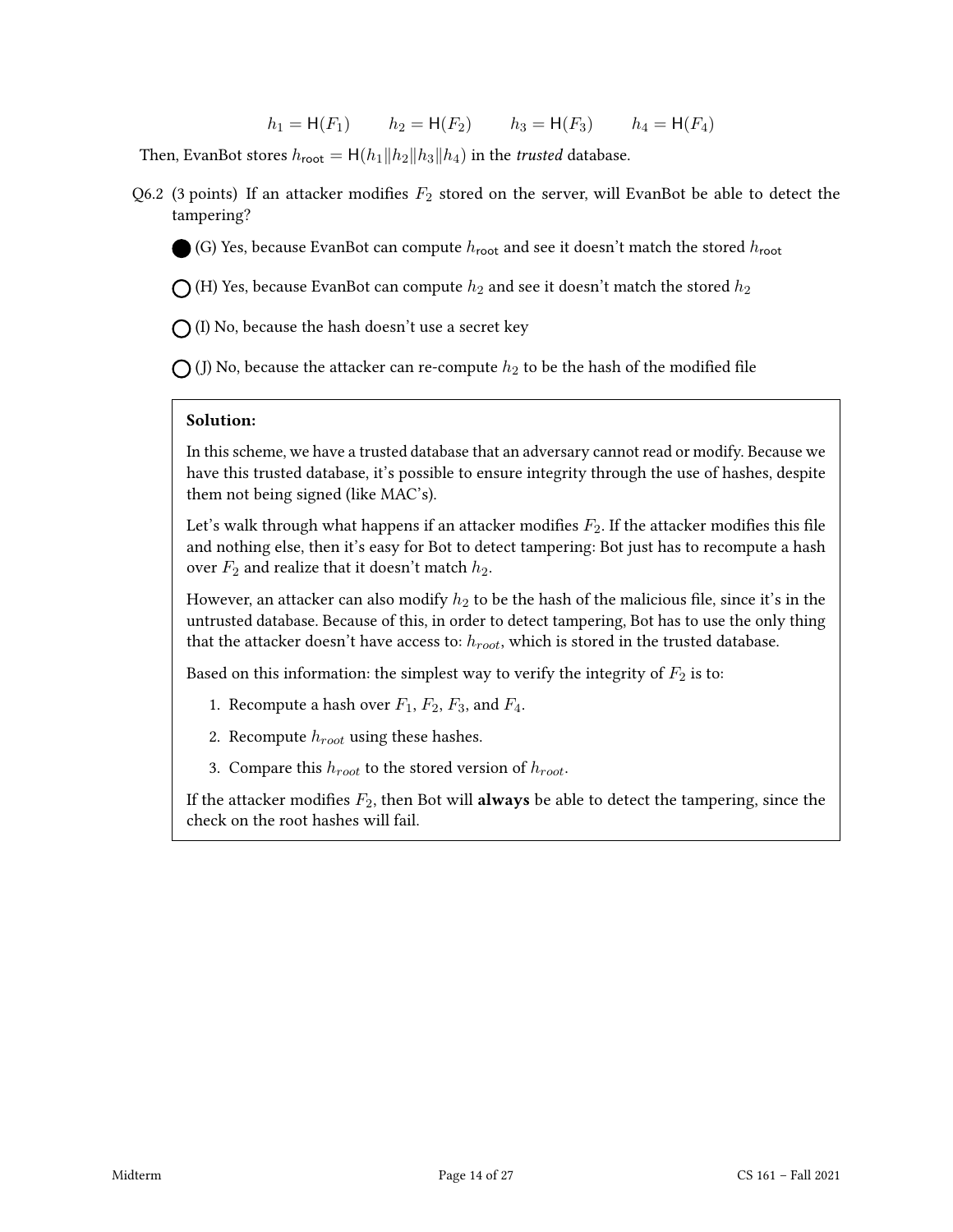Q6.3 (3 points) What is the minimum number of hashes EvanBot needs to compute to verify the integrity of all four files?

| O(A)1     | $O(C)$ 3 | $(E)$ 5                   |
|-----------|----------|---------------------------|
| $O$ (B) 2 | $O(D)$ 4 | $\bigcap$ (F) More than 5 |

## Solution:

Because the attacker has the ability to modify all files and hashes in the insecure database, Bot needs to make sure that the attacker hasn't modified any single file/hash pair. To do this, Bot need to follow the procedure discussed in Q6.2's solution - recompute a hash over each file (4 hashes in total), and recompute the root hash (1 hash in total).

For the rest of the question, assume that none of the other files besides  $F_2$  and none of the hashes have been modified.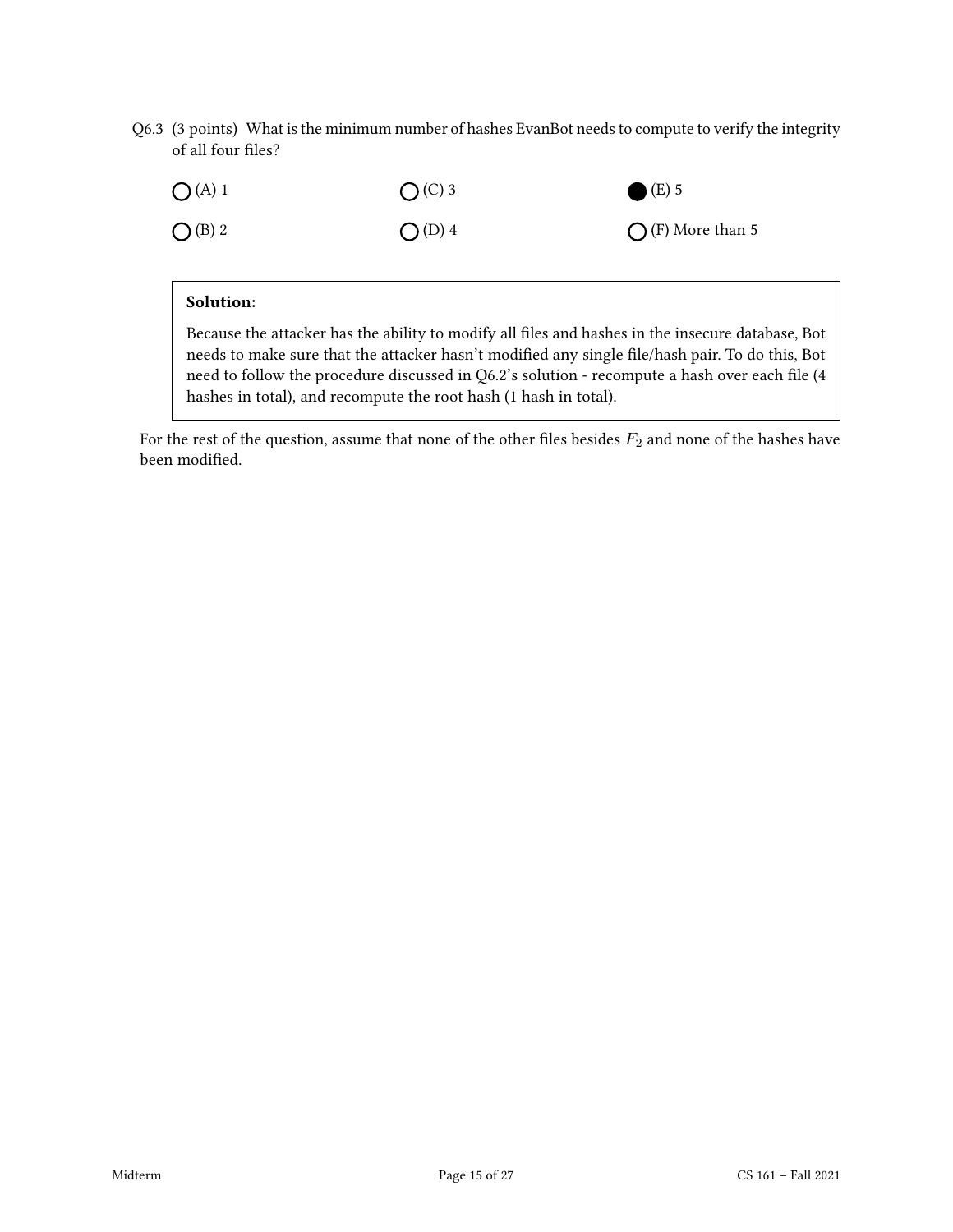Q6.4 (3 points) What is the minimum number of hashes EvanBot needs to compute to verify the integrity of only  $F_2$ ?



## Solution:

The wording of this question threw a lot of students off during the exam  $-$  we received many, many questions about this. We'll try to explain our original intention here, but due to the confusion  $-$  and the fact that a clarification was issued pretty late  $-$  and the fact that we, as course staff, decided that this question is fundamentally broken: we decided to drop this subpart, and all remaining subparts of this question.

Let's start by thinking about the work that EvanBot, who knows nothing about what the adversary is going to do with these files, has to do.

As EvanBot, verifying the integrity of **only**  $F_2$  is challenging here, because Bot doesn't know what's going on with the other files and hashes.

If they are modified, then Bot cannot make any determinations about the integrity of only  $F_2$ . It's easy for Bot to know if **any** of the files have been tampered with (as an ensemble), but computing the integrity for a **particular** file is provably impossible in this scheme.

Realizing this in exam pre-testing, we added an optimistic assumption above this question, stating that none of the files other than  $F_2$  and none of the hashes in the untrusted database have been modified.

This assumption makes it possible for an individual to use this scheme to verify  $F_2$ 's integrity. Without it, this scheme just doesn't work.

From the perspective of the reader, once we make this assumption, we can simply recompute  $F_2$ 's hash and the root hash, and if the root hash doesn't match the stored root hash, we know that  $F_2$  has been modified. Our knowledge (which is something that EvanBot could not possibly have) is what lets us check the integrity of  $F_2$ .

All of this said, let's go back to what the question is asking: What is the minimum number of hashes EvanBot needs to compute to verify the integrity of only  $F_2$ . Because the question phrased from the perspective of EvanBot, it is impossible for EvanBot to come to the same conclusions that we can about this system. Because of this, this question is broken.

During the exam, we issued a clarification that stated the following:

6, all subparts: Assume that EvanBot does not know if hashes or files have been modified in the untrusted datastore.

This clarification, unfortunately, solidified the impossibility of this question: because EvanBot has no knowledge over the assumptions that we're making, it's just not possible for EvanBot to verify the integrity of only  $F_2$ .

As such, we threw out subparts 6.4 through 6.7.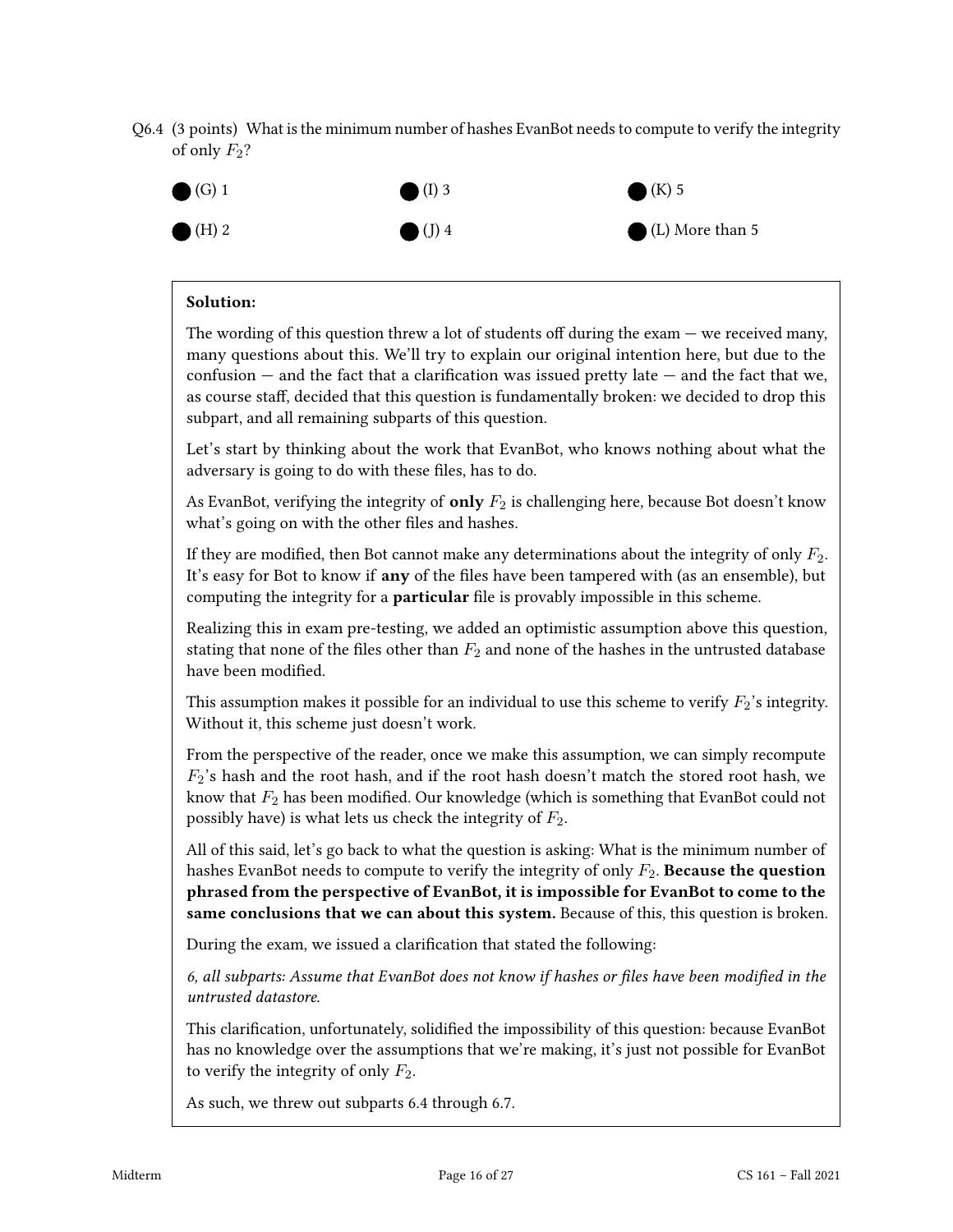Q6.5 (3 points) If EvanBot uses the minimum number of hash computations, how many hashes from the untrusted database are used to verify the integrity of only  $F_2$ ?



Solution: This question was dropped. See solution to 6.4.

EvanBot changes the protocol as follows:

Before storing the files, EvanBot first computes the hash of each file individually and stores the following in the untrusted database:

 $h_1 = H(F_1)$   $h_2 = H(F_2)$   $h_3 = H(F_3)$   $h_4 = H(F_4)$ 

Then, EvanBot computes and stores the following in the *untrusted* database:

$$
h_{\text{left}} = \mathsf{H}(h_1 || h_2)
$$
  

$$
h_{\text{right}} = \mathsf{H}(h_3 || h_4)
$$

Finally EvanBot computes and stores the following in the trusted database:

$$
h_{\text{root}} = \mathbf{H}(h_{\text{left}} || h_{\text{right}})
$$

Q6.6 (3 points) What is the minimum number of hashes EvanBot needs to compute to verify the integrity of only  $F_2$ ?



Solution: This question was dropped. See solution to 6.4.

Q6.7 (3 points) If EvanBot uses the minimum number of hash computations, how many hashes from the untrusted database are used to verify the integrity of only  $F_2$ ?

| O(A)1            | $O(C)$ 3 | $O(E)$ 5                  |
|------------------|----------|---------------------------|
| $\bigcirc$ (B) 2 | $O(D)$ 4 | $\bigcap$ (F) More than 5 |

Solution: This question was dropped. See solution to 6.4.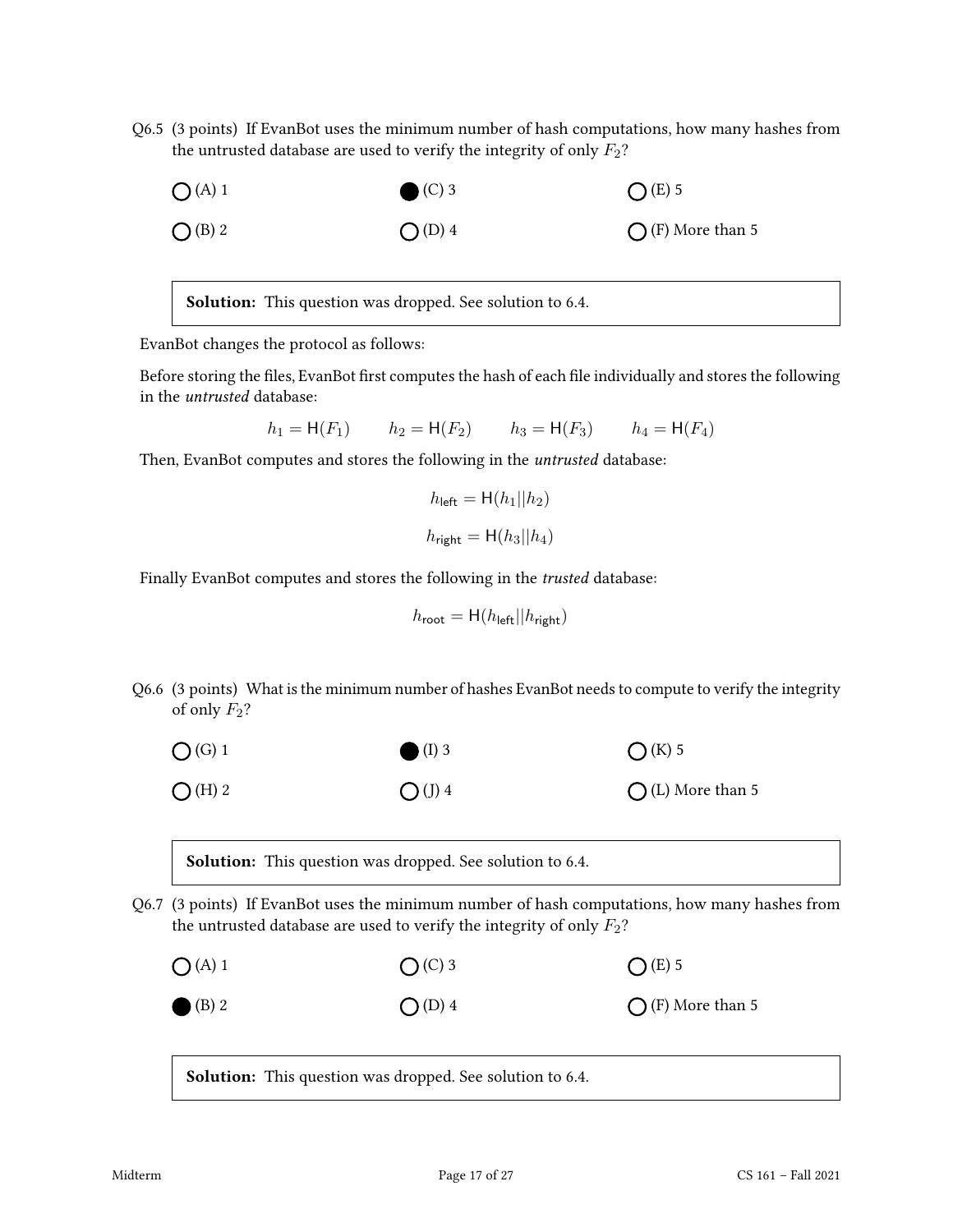# $Q7$  Returnless (20 points)

Consider the following vulnerable C code:

```
1 int main (void) {
2 int i;
3 char input [16];
4 int stored_nums [4];
5
6 for (i = 0; i < 4; i + 1) {
7 printf ("Enter stored number for % d: ", i);
8 \mid gets (input);
9 stored_nums[i] = atoi(input);
10 }
11
12 while (i \ge 0) {
13 printf ("Which stored number do you want to print?");
14 gets (input);
15 i = atoi(input);
16 if (i >= 0)17 printf ("%d \n", stored_nums [i]);
18 }
19 }
20 return 0;
21}
```
Assume you are on a little-endian 32-bit x86 system. Assume that there is no compiler padding or additional saved registers in all subparts. Assume that stack canaries are enabled, and all other memory safety defenses are disabled (unless otherwise specified).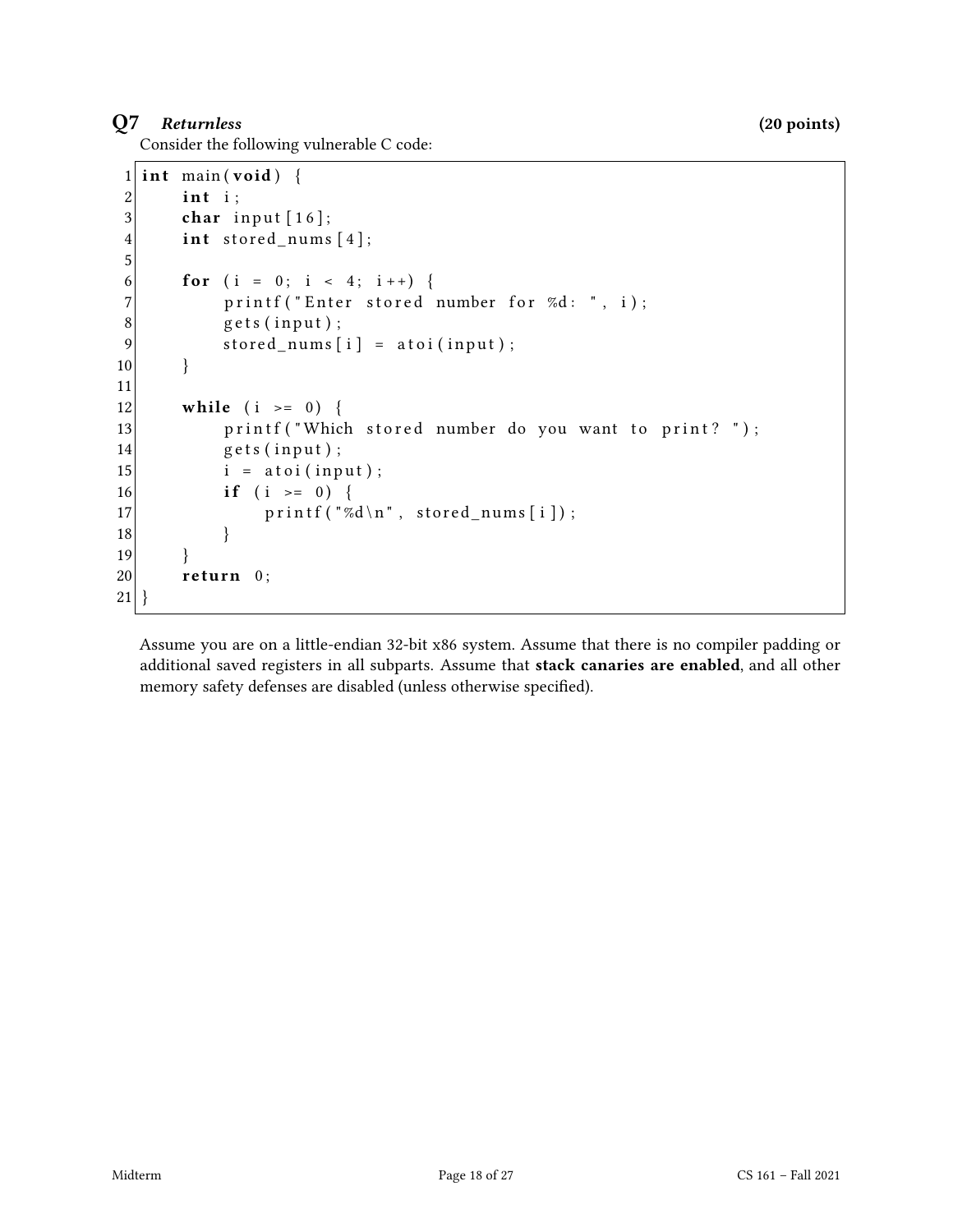Q7.1 (3 points) Assume the program is paused immediately after executing line 4. Complete the stack diagram below.

| (a)         |
|-------------|
| SFP of main |
| (b)         |
| (c)         |
| (d)         |
| (e)         |

 $\bigcap$  (A) (a) - canary; (b) - RIP of main; (c) - input; (d) - stored\_nums; (e) - i

 $\bigcap$  (B) (a) - canary; (b) - i; (c) - input; (d) - stored\_nums; (e) - RIP of main

 $(C)$  (a) - RIP of main; (b) - canary; (c) - i; (d) - input; (e) - stored\_nums

 $\bigcap$  (D) (a) - RIP of main; (b) - canary; (c) - stored\_nums; (d) - input; (e) - i

 $\bigcap$  (E) (a) - canary; (b) - printf; (c) - stored\_nums; (d) - input; (e) - i

 $\bigcap$  (F) (a) - canary; (b) - i; (c) - input; (d) - stored\_nums; (e) - printf

Solution: Recall the SFP is stored below the RIP and that the local variables are stored below the SFP.

Q7.2 (3 points) Which of the following vulnerabilities is present in this code?

| (G) Buffer overflow |  |
|---------------------|--|
|---------------------|--|

 $\bigcap$  (J) Signed/unsigned vulnerability

 $\bigcap$  (H) Format string vulnerability

 $\bigcap$  (K) None of the above

 $\bigcap$  (I) Integer overflow vulnerability

Solution: The gets functions in this question lead to a clear buffer overflow vulnerability, since gets doesn't check the length of the buffer.

There are no format string vulnerabilities because all instances of printf take a static string as an input.

There are no integer overflow vulnerabilities because we never perform arithmetic on integer values.

There are no signed/unsigned vulnerabilities because we never cast a signed value to an unsigned value or vice-versa, and the for loop iterates from 0 to 7 regardless of whether i is signed or unsigned.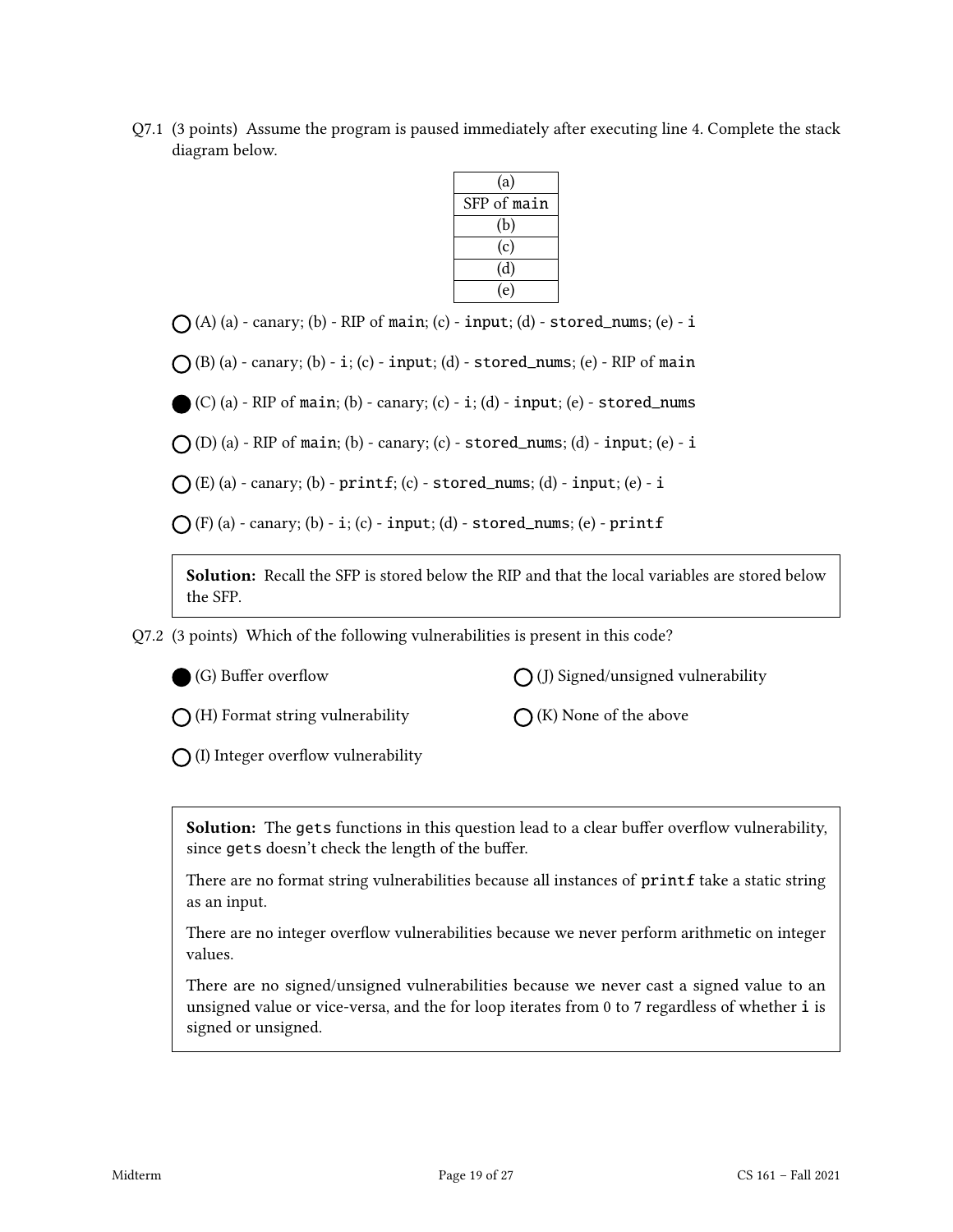Q7.3 (4 points) Which of these inputs to the gets call at line 14 will leak the value of the canary? Select all that apply.



**Solution:** Notice that this code allows for any non-negative integer value index. According to the stack diagram, the canary must be stored at index 9 (0–3 are stored\_nums, 4–7 are input, and 8 is i).

```
print('12\n')
print('34\n')
print('56\n')
print('78\n')
print('9\n')
```
Q7.4 (4 points) Assume that the address of input is 0x7ffc9180.

Fill in the blanks to construct another input to the gets call at line 14 that will overwrite the canary with itself and cause the program to execute malicious shellcode.

Write your answer in Python 2 syntax (just like Project 1). You can use the variable CANARY as the leaked 4-byte canary value and the variable SHELLCODE as the 32-byte shellcode.

Clarification during exam: You do not need to use all blanks.

 $\vdots$  + '\x  $\vdots$  + '\x  $\vdots$  + ('A' \* \_\_\_) + \_\_\_\_\_\_\_\_\_\_\_\_\_+  $('B' * \_ ) + - - '\x \_ x \_ \x_ \x_ \x_ ' + - \dots + ' \n'$ 

Solution:

 $'$ -1' +  $'\x00'$  + 'A' \* 17 + CANARY + 'B' \* 4 +

 $'\xA0\x91\xfc\x7f' + SHELLCODE + '\n'$ 

The buffer must start with  $-1 \times 00'$  so that atoi returns a negative number, causing the loop to exit and the function to return. Since -1 takes up 2 bytes and we add in a null byte, we have to overwrite the remaining 13 bytes of input and the four bytes of i for a total of 17 garbage btyes. Then we overwrite the SFP with four more dummy bytes followed by the address of the SHELLCODE (which we place at RIP  $+$  4, which is the address of the input  $+$ 16 bytes to jump over  $input + 4$  bytes to jump over  $i + 4$  bytes to jump over the canary  $+ 4$ bytes to jump over the SFP + 4 bytes to jump over the RIP) – this is the address of the input plus 0x20. Then we place the SHELLCODE 4 bytes above the RIP.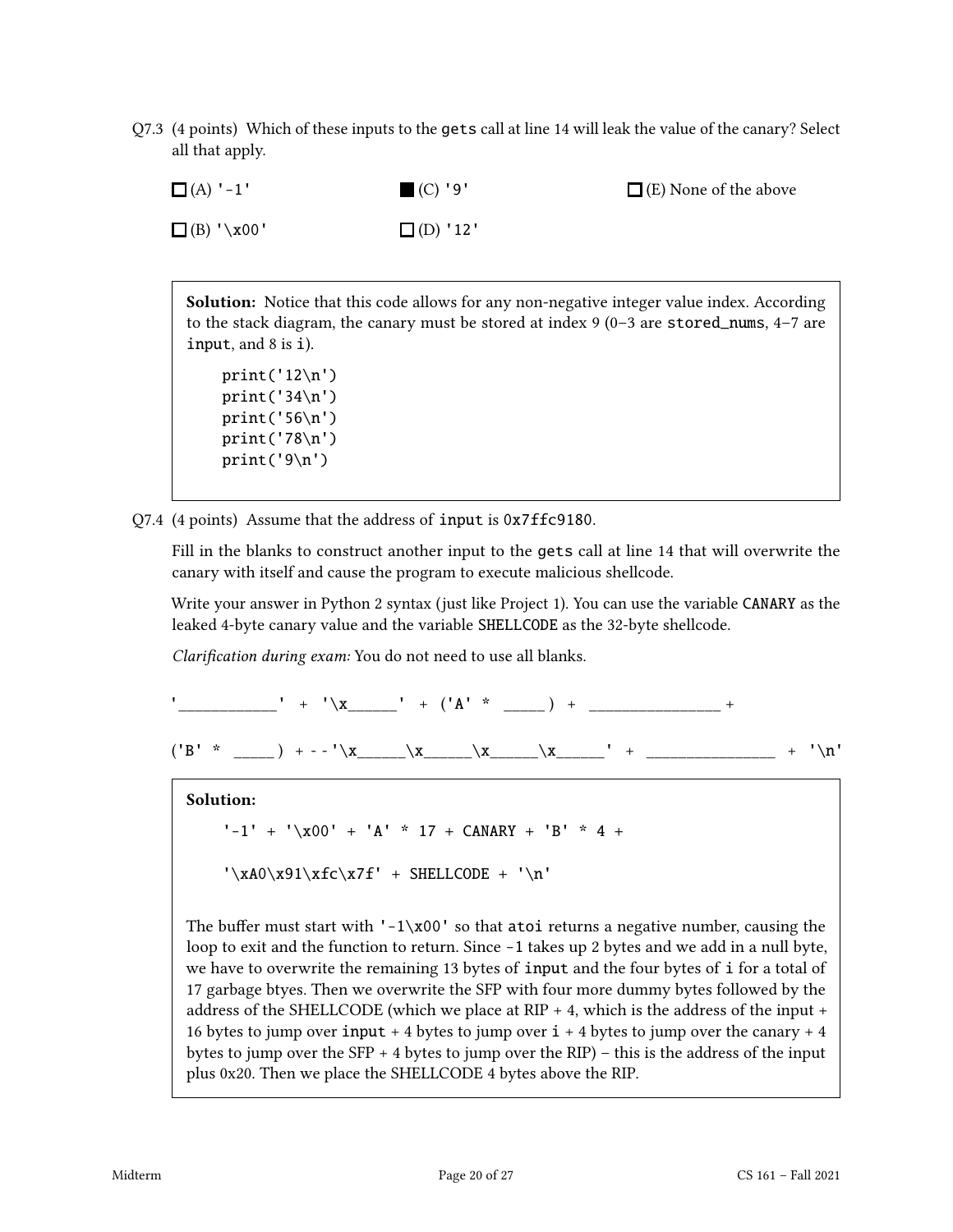Q7.5 (3 points) Is it possible to exploit this program without overwriting the stack canary (even with itself)?

 $\bigcap$  (A) Yes, using a format string vulnerability at line 7

(B) Yes, using a write at line 9

 $\bigcap$  (C) Yes, using a format string vulnerability at line 13

(D) Yes, using the call to gets at line 14

 $\bigcap$  (E) No, because you can't learn the address of the RIP

 $\bigcap$  (F) No, because stack canaries prevent the value of the RIP from changing at all

Solution: The intended solution was (B), but we were not clear about what "exploit" means (whether that's crashing the program, overwriting another variable, or executing shellcode), so we accepted any valid memory safety vulnerability: (B) and (D) are both correct answers.

Note that (A) and (C) are not correct answers because those printf calls do not have format string vulnerabilities (the first argument is not under attacker control).

Q7.6 (3 points) For this subpart only, assume that the code is run on a 64-bit system with stack canaries disabled but pointer authentication enabled.

Assume that you have found a vulnerability that would allow the used bits of a 64-bit address to be overwritten without touching the bits used by the PAC. Would this vulnerability, by itself, allow an attacker to execute malicious shellcode?

 $\bigcap$  (G) Yes, because this vulnerability leaves the PAC bits undisturbed

 $\bigcap$  (H) Yes, because this vulnerability overwrites the PAC bits with itself

(I) No, because the value of the PAC depends on the address of the pointer

 $\bigcap$  (J) No, because the PAC is deterministic

Solution: PACs are dependant on the value of the address, so even if the attacker can leave the PAC undisturbed, changing the return would cause verification of the PAC to fail. A successful attack must overwrite the address and overwrite the PAC with a valid PAC for the new address.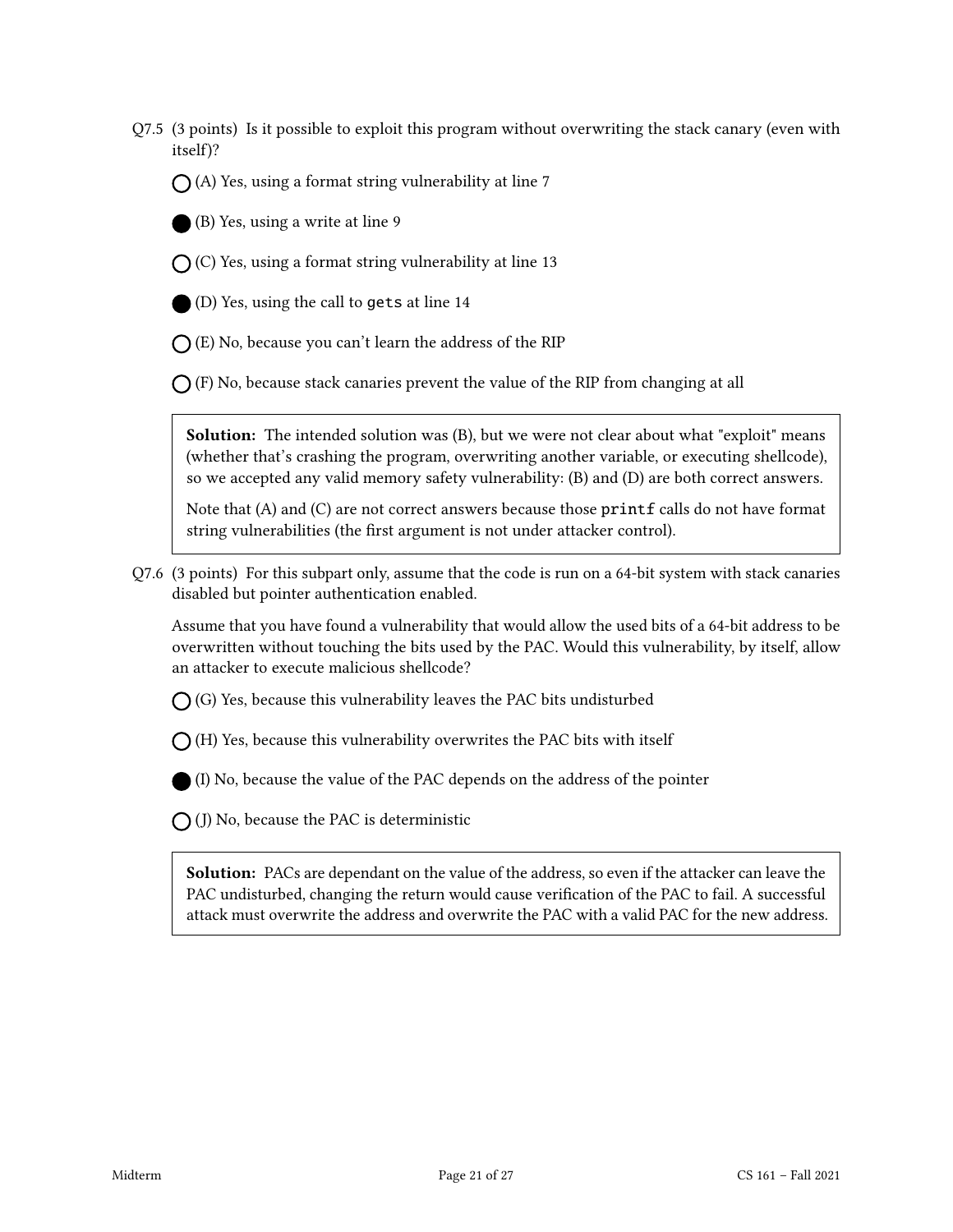# $Q8$  161 Meets 61A (23 points)

Consider the following buggy C code:

```
1 void add letter (int i, char *buf) {
2 char word [4];
3 printf ("Enter Word %d:\n", i);
4 fgets (word, 4, stdin);
5 buf [i] = word [0];
6 if (i > 0) {
7 add_letter(i - 1, buf);
8 }
9 }
10
11 void make_acronym (void) {
12 char result [4];
13 add_letter (4, result);14 printf ("%s\n", result);
15}
16
17 void word_games (void) {
18 make acronym ();
19 }
20
21 int main (void) {
22 word_games ();
23 return 0;
24 }
```
Assume you are on a little-endian 32-bit x86 system. Assume that there is no compiler padding or additional saved registers in all subparts. Assume all memory-safety defenses (ASLR, stack canaries, pointer authentication codes, and non-executable pages) are disabled, unless otherwise specified.

Q8.1 (3 points) How many times will the add\_letter function be run each time the make\_acronym function is called?

\n
$$
\bigodot(A)
$$
 0 \n  $\bigodot(B)$  1 \n  $\bigodot(C)$  2 \n  $\bigodot(D)$  3 \n  $\bigodot(E)$  4 \n  $\bigodot(F)$  5\n

\n\n**Solution:** Five times;  $i = 4$ ,  $i = 3$ ,  $i = 2$ ,  $i = 1$ , and  $i = 0$ .\n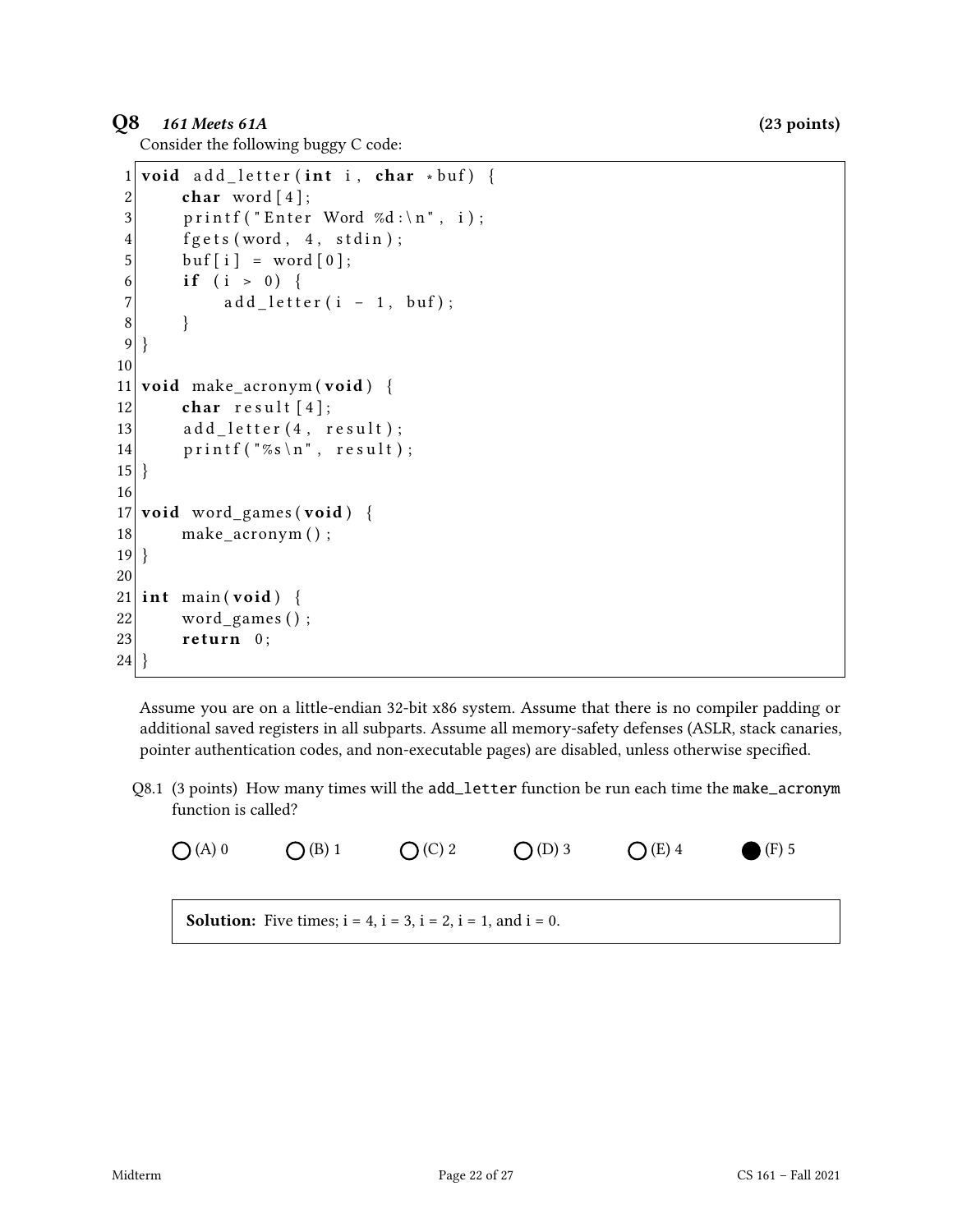Q8.2 (4 points) Which value(s) will be overwritten (partially or completely) when you provide an input for the prompt to "Enter Word 4:"? Select all that apply.

 $\Box$  (G) RIP of word\_games

(J) SFP of make\_acronym

 $\Box$  (H) SFP of word\_games

 $\Box$  (K) None of the above

 $\Box$  (I) RIP of make\_acronym

Solution: At a high level, this code contains a buggy implementation of an acronym generator: it prompts the user for a series of words, and stores the resulting acronym (a word consisting of the first word of every letter) in result.

Realistically, the function should add a null byte to the end of result, but it doesn't. Instead, it provides the user with a mechanism to write to the zero'th, first, second, third, and fourth byte of result.

Because the user has no way to avoid writing to the fourth byte of result, the SFP of make\_acronym (which is above result on the stack) will always be overwritten, which is why the function might crash during normal execution.

Assume that malicious shellcode is stored at 0x44332211 and the address of result is 0xAABBCCB8. In the next five subparts, provide a series of inputs to fgets that would cause the program to execute shellcode.

Q8.3 (1 point) First input:

| $(A) \ \lambda 49$           | $O(B) \ XAC$ $O(C) \ XB0$ $O(D) \ XB4$  |                                  | $O(E) \ \ $ xB8             | $\bigcap$ (F) \xBC          |
|------------------------------|-----------------------------------------|----------------------------------|-----------------------------|-----------------------------|
| Q8.4 (1 point) Second input: |                                         |                                  |                             |                             |
| $\bigcap$ (G) \x00           | $\bigcirc$ (H) \x11 $\bigcirc$ (I) \x22 | $\bigcirc$ (J) \x33              | $(K) \x44$                  | $\bigcap (L) \setminus x48$ |
| Q8.5 (1 point) Third input:  |                                         |                                  |                             |                             |
| $(A) \x00$                   | $O(B) \ x11$                            | $O(C) \x22$ (D) \x33 $O(E) \x44$ |                             | $\bigcap$ (F) \x48          |
| Q8.6 (1 point) Fourth input: |                                         |                                  |                             |                             |
| $O(G) \ \ x00$               | $\bigcirc$ (H) \x11 (I) \x22            | $\bigcirc$ (J) \x33              | $\bigcap (K) \setminus x44$ | $\bigcap (L) \setminus x48$ |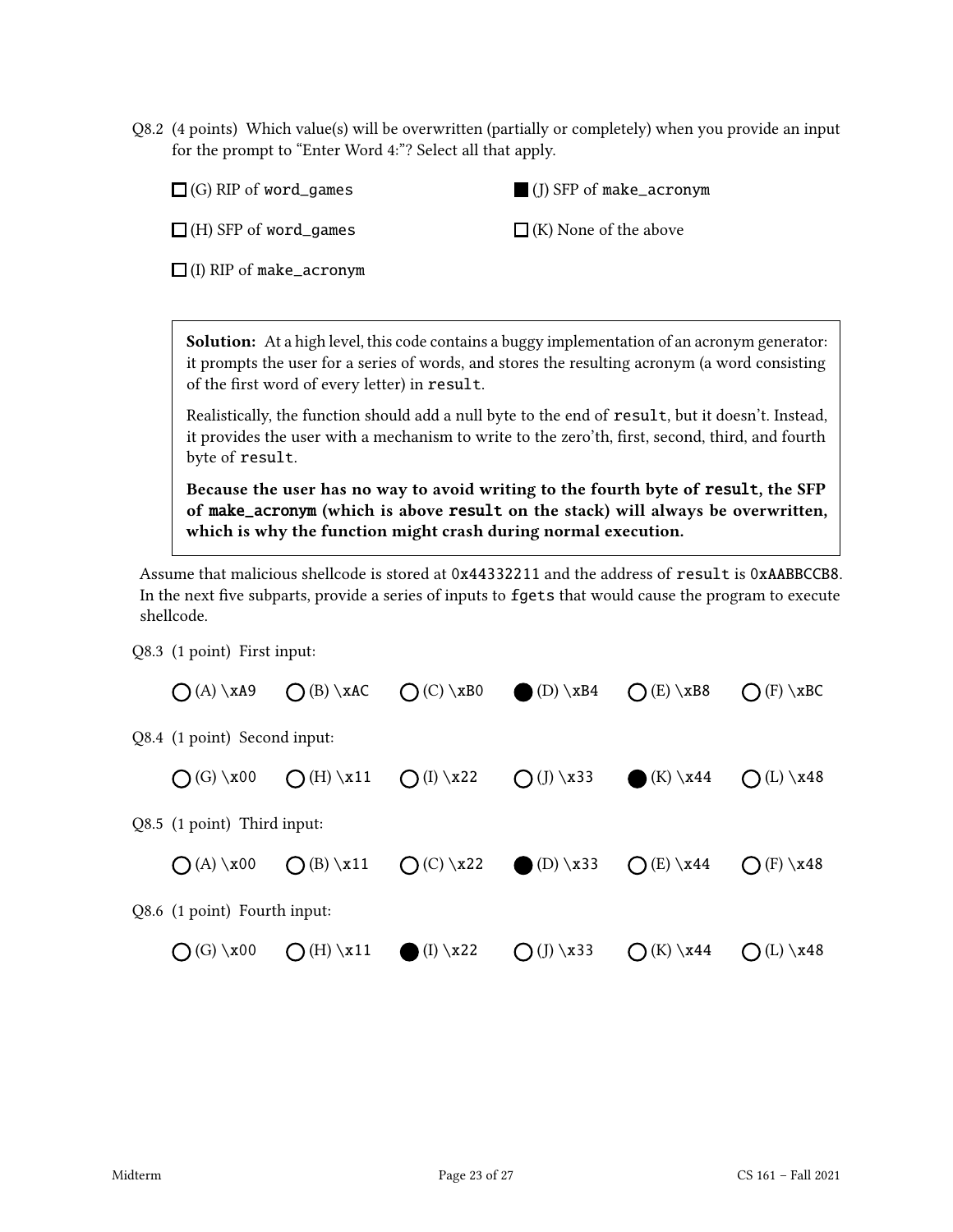### Q8.7 (1 point) Fifth input:

 $\bigcap (A) \x00 \bigoplus (B) \x11 \bigcap (C) \x22 \bigcap (D) \x33 \bigcap (E) \x44 \bigcap (F) \x48$ 

### Solution:

```
print('xB4') (&result - 4)
print('\x44') (shellcode MSB)
print('\x33')
print('\x22')
print('\x11') (shellcode LSB)
```
In an earlier sub-part, we established that we could write to the fourth byte of result. Because that byte is the LSB of the SFP of make\_acronym, we can attempt to perform an off-by-one attack!

We follow the general off-by-one structure in the textbook, and in the project, where our goal is to make the SFP point to a spot somewhere lower on the stack, and then place the address of our shellcode four bytes above that. For the reasoning behind this attack structure, refer to the textbook.

To determine where to point the Forged SFP to, notice that our buffer is only four bytes large, so we have to point the Forged SFP to the memory address four bytes below the buffer. The buffer is at 0xAABBCCB8, and the original SFP is 0xAABBCCD0, so we set the last byte of the SFP to 0xB4.

Finally, we notice that our recursive add\_word function enters inputs starting at  $result[4]$ and working down to  $result[0]$ , so we start with the most significant byte of the shellcode address and work our way to the LSB.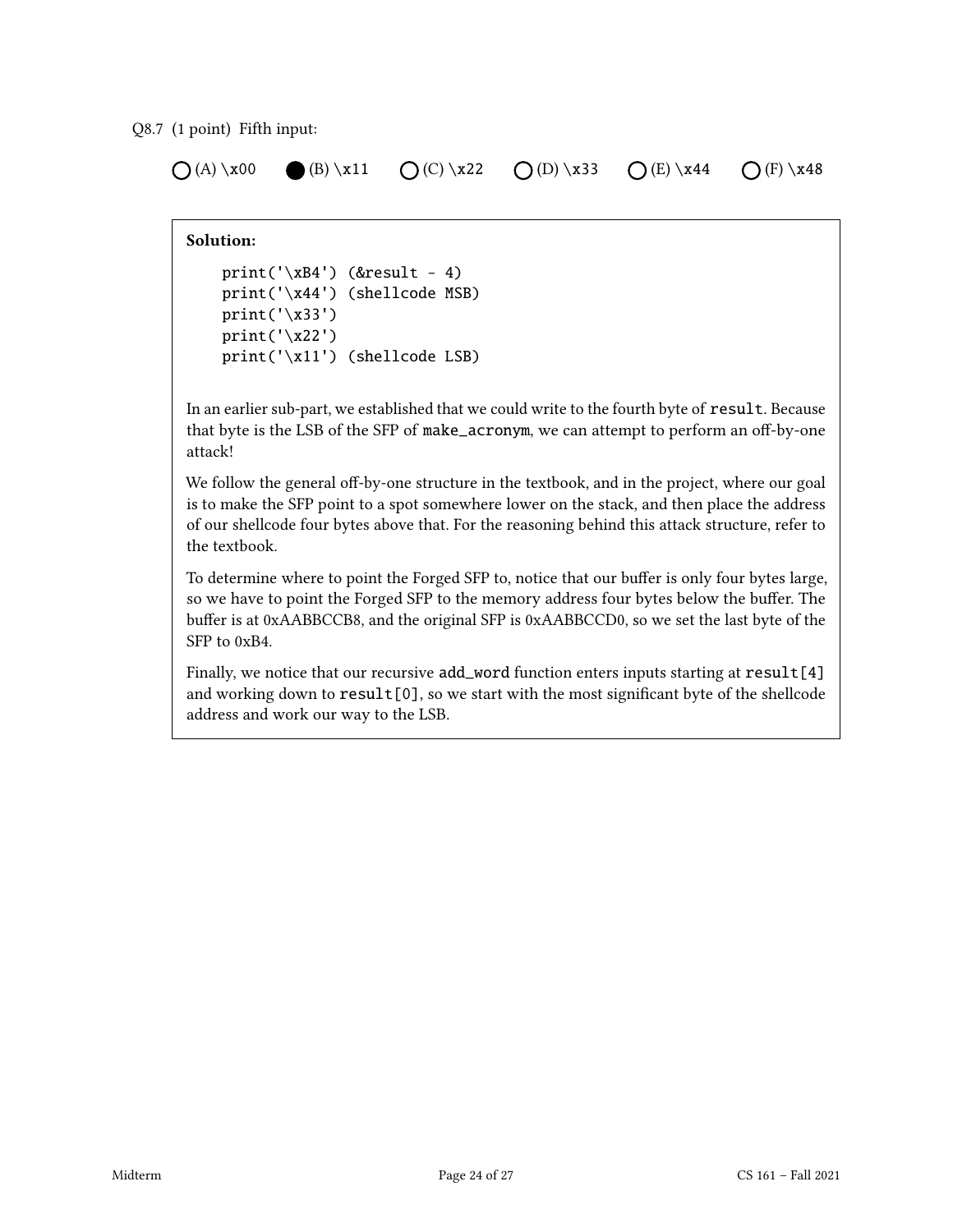Q8.8 (3 points) Assume that you've successfully executed the exploit above. At what point will the function jump to your shellcode?

 $\bigcap$  (G) When main returns

(H) When word\_games returns

 $\bigcap$  (I) When make\_acronym returns

 $\bigcap$  (J) When add\_letter (called with i == 4) returns

 $\bigcap$  (K) When add\_letter (called with i == 3) returns

 $\bigcap$  (L) None of the above

Solution: We're using a version of an off-by-one exploit here, so the word\_games function has to return in order for the CPU to look for its RIP (and mistakenly find a malicious RIP that we've placed in our buffer instead).

Q8.9 (3 points) For this subpart only, assume stack canaries are enabled. Suppose the CPU generates a different 4-byte canary for each function call by taking the SHA-512 hash of the RIP and using the first 4 bytes as the canary.

Assume the attacker can execute this program in GDB. Using this scheme, which canary values would an attacker would be able to learn? Select all that apply.

 $\blacksquare$  (A) main



(B) word\_games

 $\Box$  (D) None of the above

**Solution:** If the stack canaries are generated using RIP values, then it should be trivial to inspect these values (e.g. using GDB) and construct the appropriate canaries! This is only possible because ASLR is disabled.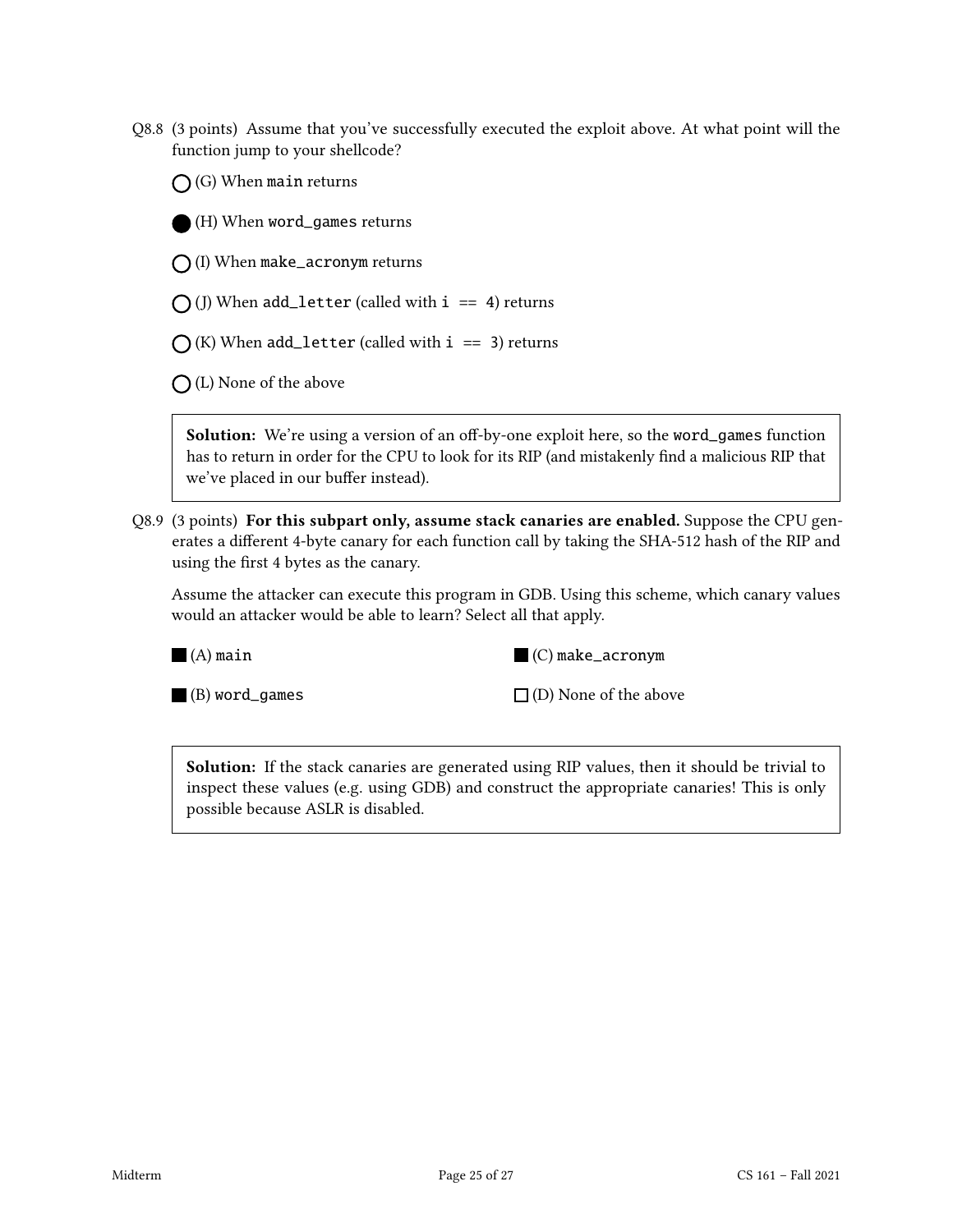Q8.10 (5 points) For this subpart only, assume stack canaries are enabled. Assume that the CPU generates a random four-byte canary, but the least-significant byte is always 0xAA. Which series of inputs to fgets will cause the program to leak the value of the stack canary? Select all that apply.

| $(G) \xAA, \xAA, \xAA, \xAA, \xAA$              | $\Box$ (J) \xAA, \x00, \xFF, \xFF, \xAA |
|-------------------------------------------------|-----------------------------------------|
| $\blacksquare$ (H) \xAA, \x11, \x22, \x33, \x44 | $\Box$ (K) \xB8, \xFF, \xFF, \xFF, \x00 |
| $\Box$ (I) \xB8, \xCC, \xFF, \xFF, \xAA         | $\Box$ (L) None of the above            |

### Solution:

```
print('\xAA')
print('\xFF') (any non-null string works)
print('\xFF') (any non-null string works)
print('\xFF') (any non-null string works)
print('\xFF') (any non-null string works)
```
First, observe that the canary will be placed between the SFP and the result buffer, so the off-by-one bug that causes one byte of result to be overwritten will overwrite the least significant byte of the canary. However, we're given the value of that byte - so all we need to do is ensure the rest of the buffer is filled with non-null values. The printf on line 14 will print starting from the address of result until a null-byte is encountered, so if we fill everything up to the canary with non-null bytes, the canary should be printed to the console.